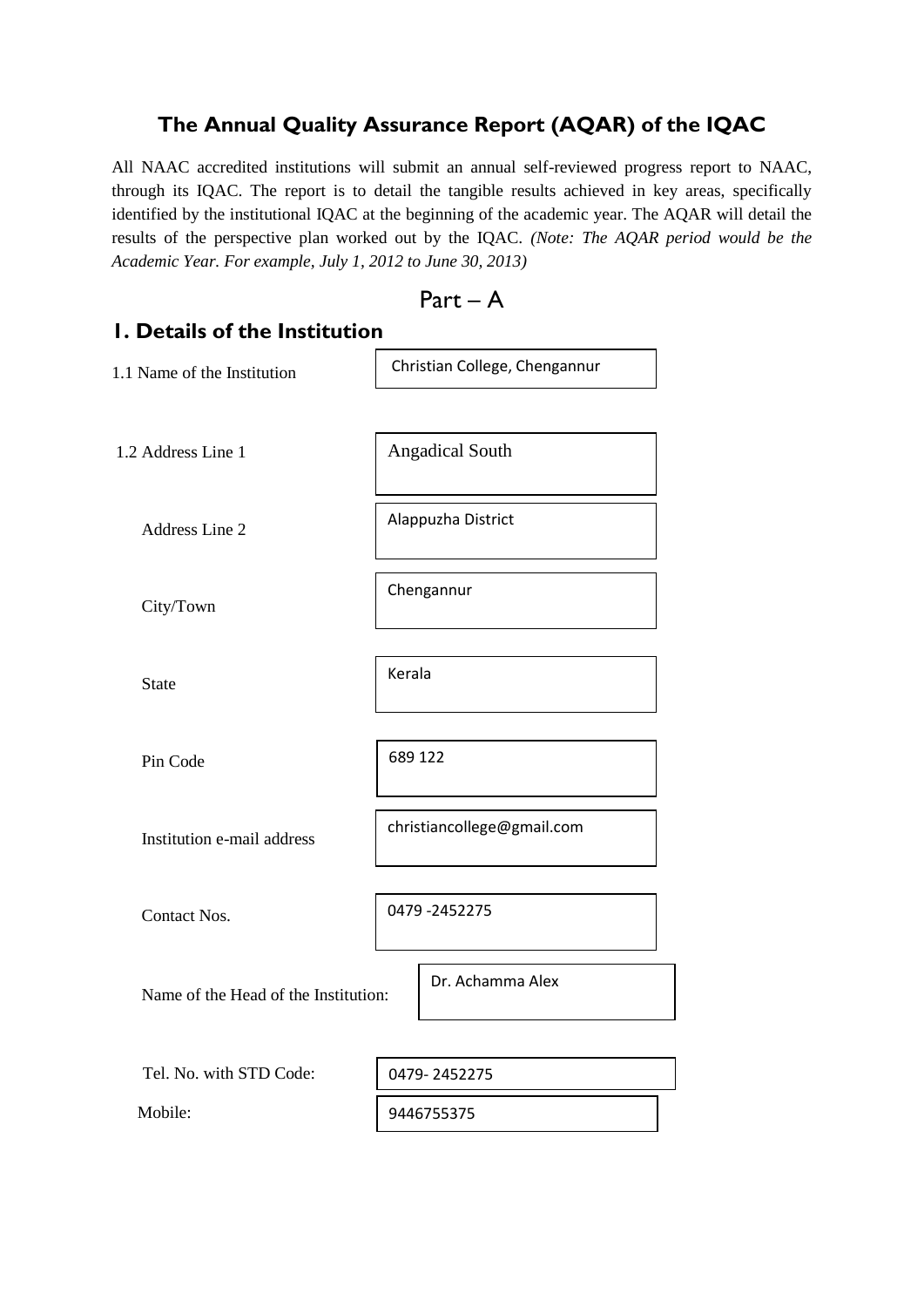| Name of the IQAC Co-ordinator:           | Sri. John George Athyal |
|------------------------------------------|-------------------------|
| Mobile:                                  | 9495184045              |
| IQAC e-mail address:                     | cciqac@gmail.com        |
| 1.3 NAAC Track ID (For ex. MHCOGN 18879) |                         |

### 1.4 **NAAC Executive Committee No. & Date:** *(For Example EC/32/A&A/143 dated 3-5-2004. This EC no. is available in the right corner- bottom of your institution's Accreditation Certificate)*

1.5 Website address:

www.christiancollege.ac.in

Web-link of the AQAR:

www.christiancollege.ac.in

For ex. http://www.ladykeanecollege.edu.in/AQAR2012-13.doc

1.6 Accreditation Details

| Sl. No. |             | <b>CGPA</b> | Year of | Validity      |         |  |
|---------|-------------|-------------|---------|---------------|---------|--|
|         | Cycle       | Grade       |         | Accreditation | Period  |  |
|         | $1st$ Cycle | $B+$        | 76.45   | 2005          | 5 Years |  |
|         | $2nd$ Cycle | А           | 3.09    | 2012          | 5 Years |  |
|         | $3rd$ Cycle |             |         |               |         |  |
|         | $4th$ Cycle |             |         |               |         |  |

1.7 Date of Establishment of IQAC : DD/MM/YYYY

12/06/2002

EC/61/RAR/11 date September 15, 2012.

**1.8 AQAR for the year** *(for example 2010-11)* 2013-14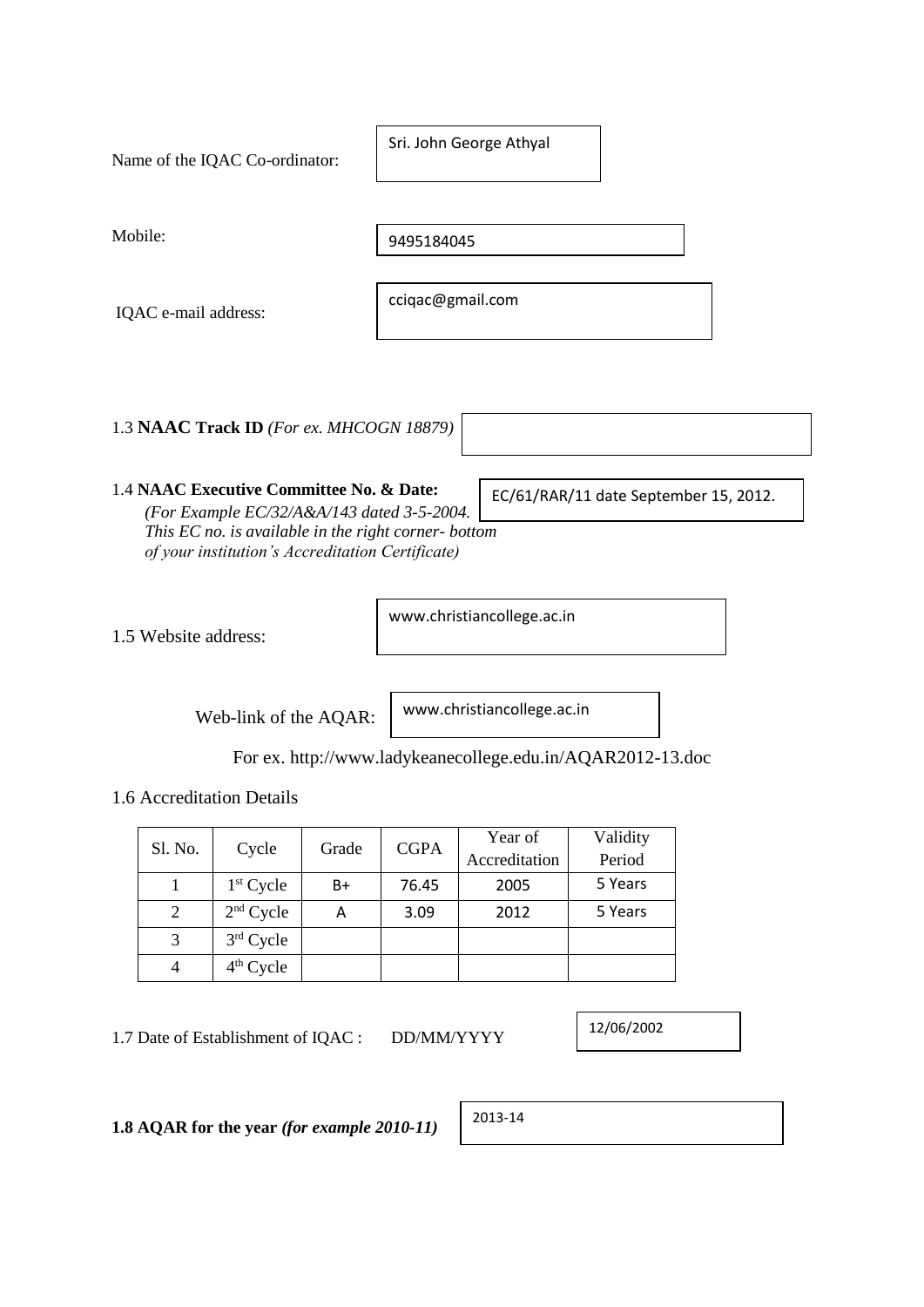1.9 Details of the previous year's AQAR submitted to NAAC after the latest Assessment and Accreditation by NAAC (*(for example AQAR 2010-11submitted to NAAC on 12-10-2011)*

| i. AQAR 2011-12<br>ii. <b>AQAR_2012-13</b> |              | 30 <sup>th</sup> December, 2012<br>28 <sup>th</sup> November, 2013 |                       |        | (DD/MM/YYYY)<br>(DD/MM/YYYY)<br>(DD/MM/YYYY) |         |
|--------------------------------------------|--------------|--------------------------------------------------------------------|-----------------------|--------|----------------------------------------------|---------|
|                                            |              |                                                                    |                       |        | (DD/MM/YYYY)                                 |         |
| 1.10 Institutional Status                  |              |                                                                    |                       |        |                                              |         |
| University                                 |              | State                                                              | Central               | Deemed |                                              | Private |
| <b>Affiliated College</b>                  |              | Yes                                                                | N <sub>0</sub>        |        |                                              |         |
| <b>Constituent College</b>                 |              | Yes                                                                | N <sub>0</sub>        |        |                                              |         |
| Autonomous college of UGC                  |              | Yes                                                                | No                    |        |                                              |         |
| Regulatory Agency approved Institution     |              |                                                                    | Yes                   | No     |                                              |         |
| (eg. AICTE, BCI, MCI, PCI, NCI)            |              |                                                                    |                       |        |                                              |         |
| Type of Institution                        | Co-education |                                                                    | Men                   | Women  |                                              |         |
|                                            | Urban        |                                                                    | Rural                 | Tribal |                                              |         |
| <b>Financial Status</b>                    | Grant-in-aid |                                                                    | UGC 2(f)              |        | <b>UGC 12B</b>                               |         |
|                                            |              | Grant-in-aid $+$ Self Financing                                    |                       |        | <b>Totally Self-financing</b>                |         |
| 1.11 Type of Faculty/Programme             |              |                                                                    |                       |        |                                              |         |
| Arts                                       | Science      | Commerce                                                           |                       | Law    | PEI (Phys Edu) $\lfloor$                     |         |
| $TEI$ (Edu)                                | Engineering  |                                                                    | <b>Health Science</b> |        | Management                                   |         |
| Others (Specify)                           |              |                                                                    |                       |        |                                              |         |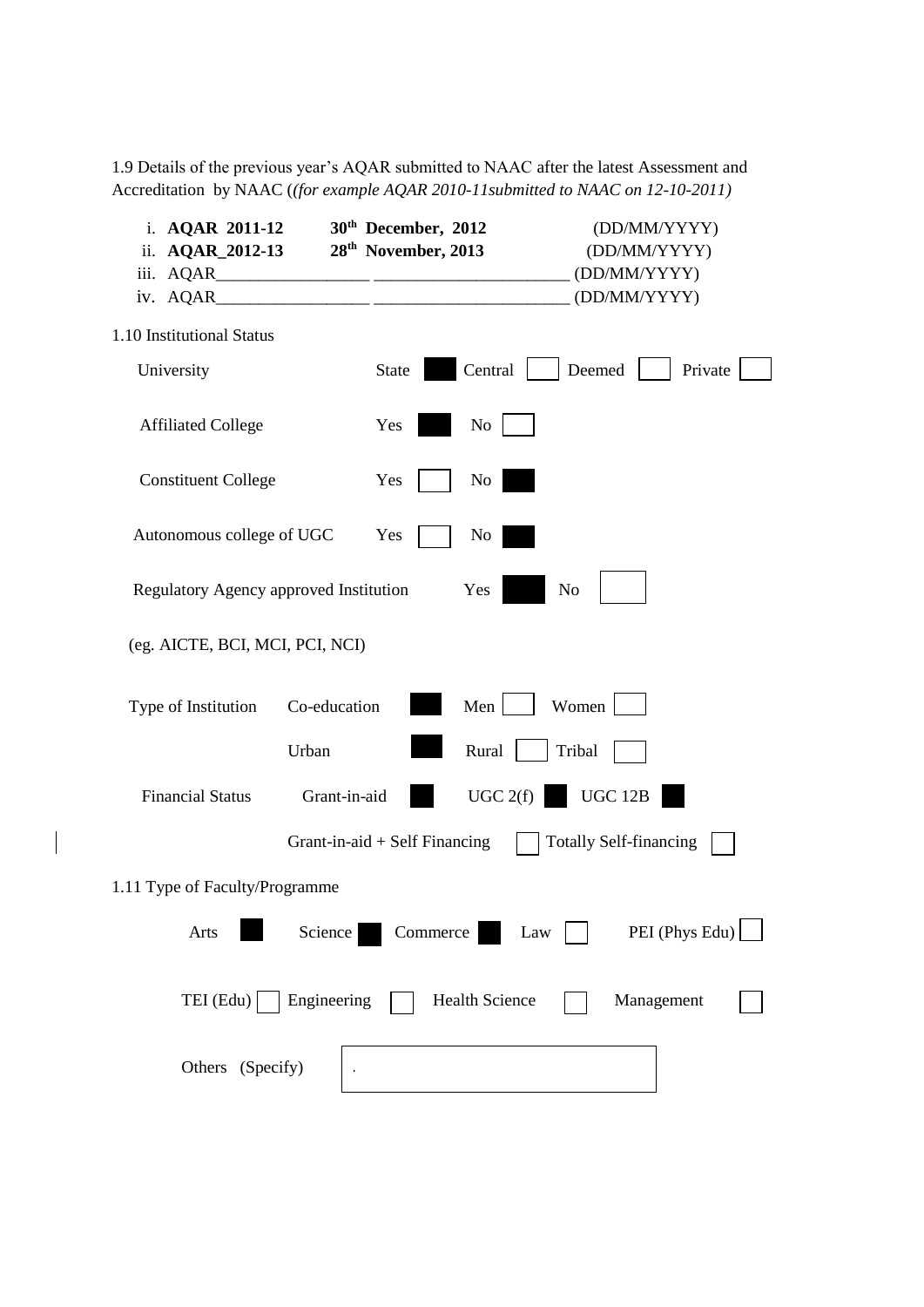1.12 Name of the Affiliating University *(for the Colleges)*

University of Kerala

## 1.13 Special status conferred by Central/ State Government-- UGC/CSIR/DST/DBT/ICMR etc



| 2.1 No. of Teachers                       | 10 |
|-------------------------------------------|----|
| 2.2 No. of Administrative/Technical staff | 1  |
| 2.3 No. of students                       | 0  |
| 2.4 No. of Management representatives     | 1  |
| 2.5 No. of Alumni                         | 1  |
| 2.6 No. of any other stakeholder and      | 0  |
| community representatives                 |    |
| 2.7 No. of Employers/ Industrialists      | O  |
|                                           |    |
| 2.8 No. of other External Experts         |    |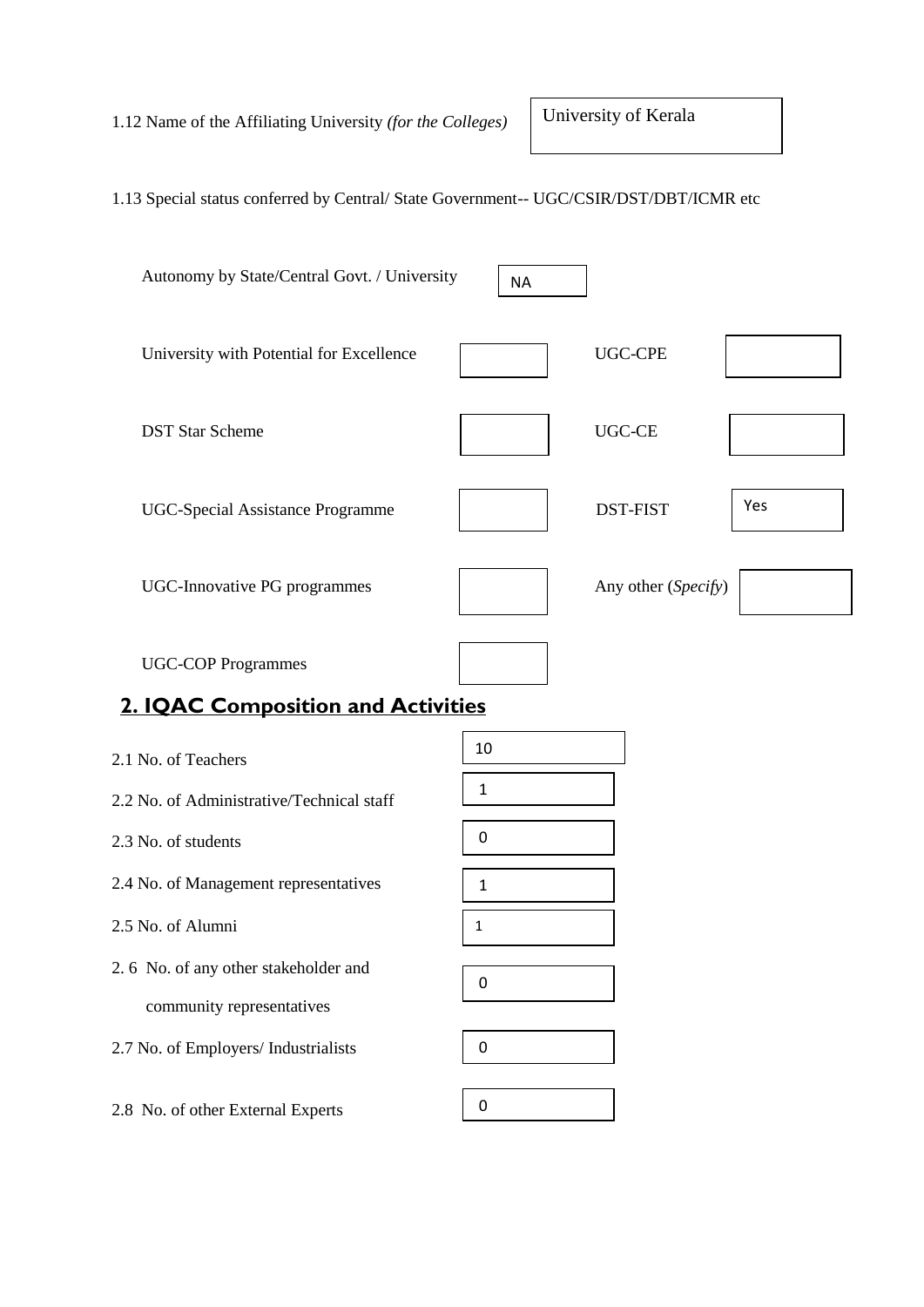| 2.9 Total No. of members                                                                    | 13                                                        |
|---------------------------------------------------------------------------------------------|-----------------------------------------------------------|
| 2.10 No. of IQAC meetings held<br>8                                                         |                                                           |
| 2.11 No. of meetings with various stakeholders:                                             | 3<br>No.<br>Faculty                                       |
| Non-Teaching Staff Students<br>3                                                            | Others<br>Alumni<br>1                                     |
| 2.12 Has IQAC received any funding from UGC during the year?<br>If yes, mention the amount  | N <sub>o</sub><br>Yes                                     |
| 2.13 Seminars and Conferences (only quality related):                                       |                                                           |
| (i) No. of Seminars/Conferences/ Workshops/Symposia organized by the IQAC                   |                                                           |
| Total Nos.<br>International                                                                 | <b>Institution Level</b><br>National<br><b>State</b><br>2 |
| (ii) Themes<br><b>Higher Education</b>                                                      | Quality in Higher Education, Role of Nonteaching staff in |
| 2.14 Significant Activities and contributions made by IQAC                                  |                                                           |
| Promoted faculty to pursue more research projects                                           |                                                           |
| Incentives for Faculty publishing research articles                                         |                                                           |
| Computer training to Administrative staff<br>Conducted 3 UGC sponsored National Conferences |                                                           |
| State level Seminar for Teaching and non Teaching staff                                     |                                                           |
|                                                                                             |                                                           |

## 2.15 Plan of Action by IQAC/Outcome

 The plan of action chalked out by the IQAC in the beginning of the year towards quality enhancement and the outcome achieved by the end of the year \*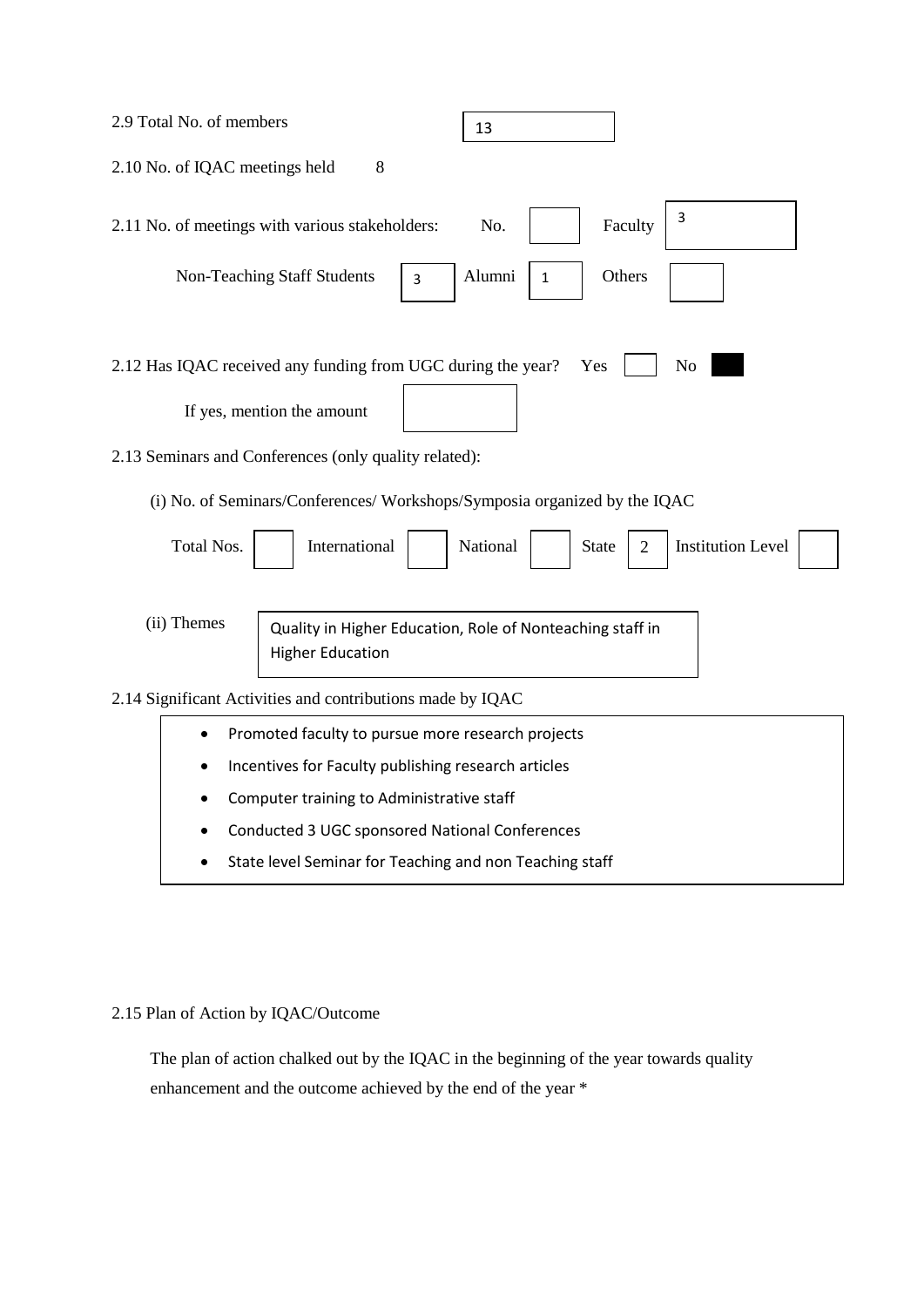| Plan of Action                                          | Achievements                               |
|---------------------------------------------------------|--------------------------------------------|
| <b>Conduct 4 National Seminars</b>                      | <b>Conducted 3 National Seminars</b>       |
| Conduct 15 State level Seminars                         | <b>Conducted 8 Seminars</b>                |
| Conduct 10 College level Seminars                       | Conducted 5 College level Seminars         |
| Increase the no of major projects                       | 4 major projects are ongoing this year     |
| Increase the no of minor projects                       | 13 minor projects are ongoing              |
| Conference for Teaching Non Teaching faculty            | IQAC organised a 3 day Conference for      |
|                                                         | Teaching & Non Teaching faculty            |
|                                                         |                                            |
| Increase the no of Publications in research<br>journals | 19 research articles were published        |
| <b>Conduct Academic Audit</b>                           | Academic audit conducted                   |
| Initiate a memorial lecture in memory of the            | Conducted the first memorial lecture       |
| founder principal Rev. A. A. Pylee                      |                                            |
| Jubilee Block                                           | <b>Construction Started</b>                |
| <b>Social Extension Activities</b>                      | Organised many programmes viz, home        |
|                                                         | for homeless programme, Noon meal          |
|                                                         | programme, Distribution of food packets    |
|                                                         | in Government hospital, Visit to destitute |
|                                                         | homes etc.                                 |
| Skill development programme for                         | Conducted computer training and office     |
| nonteaching staff                                       | skill development programmes               |
| <b>Renovation of Office</b>                             | Inaugurated the furnished office           |

2.15 Whether the AQAR was placed in statutory body Yes No

| Management                                                            | Syndicate | Any other body |  |
|-----------------------------------------------------------------------|-----------|----------------|--|
| Provide the details of the action taken                               |           |                |  |
| Management suggested conducting detailed result analysis and academic |           |                |  |

audit. Decided to conduct Green audit in the Campus Decided to upgrade one classroom in each department to Smart classroom.

Suggested to conduct an international seminar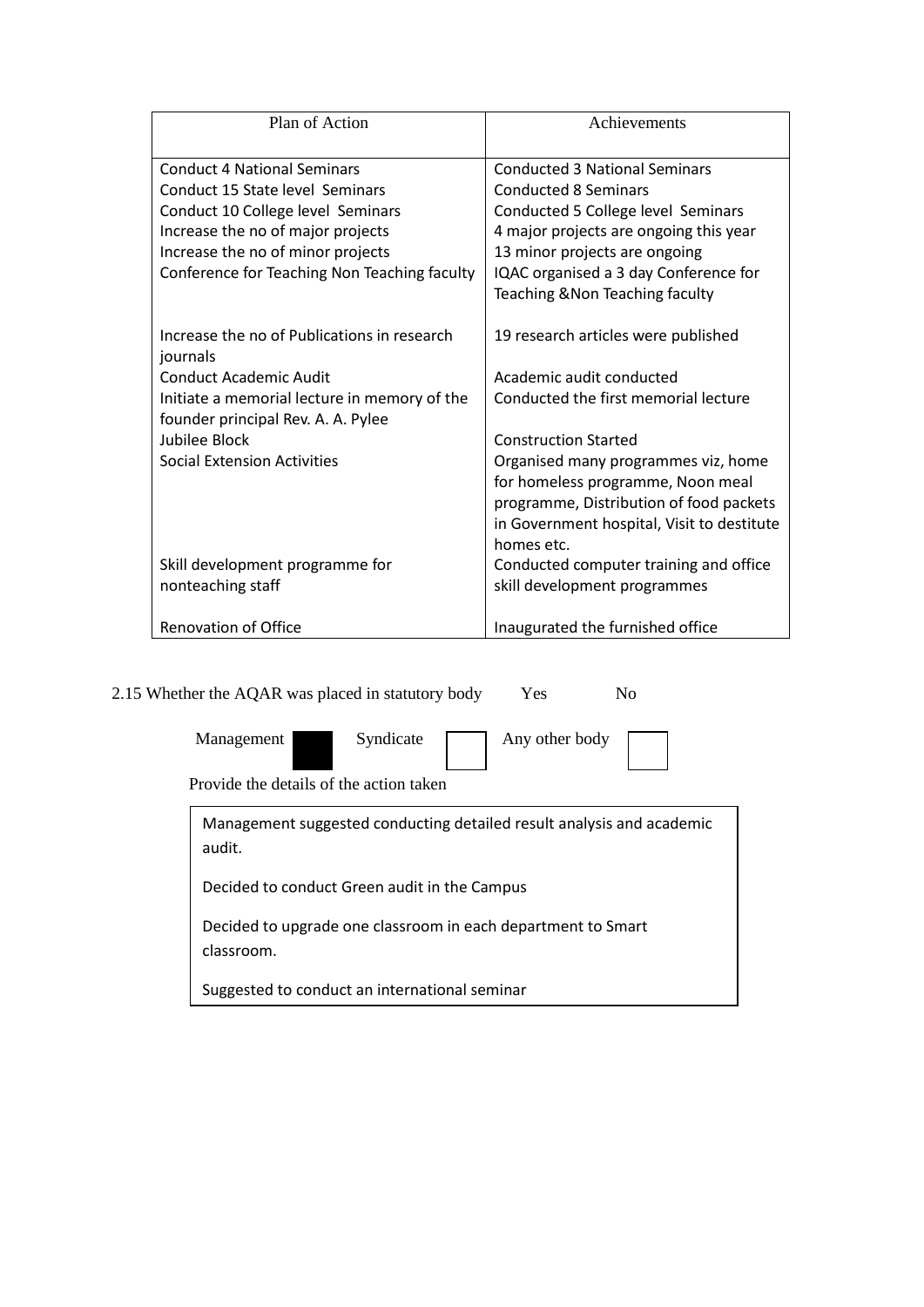# Part – B

# **Criterion – I**

# **1. Curricular Aspects**

## 1.1 Details about Academic Programmes

| Level of the<br>Programme | Number of<br>existing<br>Programmes | Number of<br>programmes added<br>during the year | Number of<br>self-financing<br>programmes | Number of value<br>added / Career<br>Oriented<br>programmes |
|---------------------------|-------------------------------------|--------------------------------------------------|-------------------------------------------|-------------------------------------------------------------|
| PhD                       | $\theta$                            |                                                  |                                           |                                                             |
| PG                        | 4                                   | 1                                                |                                           |                                                             |
| <b>UG</b>                 | 8                                   | 1                                                |                                           |                                                             |
| PG Diploma                |                                     |                                                  |                                           |                                                             |
| <b>Advanced Diploma</b>   |                                     |                                                  |                                           |                                                             |
| Diploma                   |                                     |                                                  |                                           |                                                             |
| Certificate               | $\overline{4}$                      |                                                  |                                           |                                                             |
| Others                    | 7                                   |                                                  |                                           |                                                             |
| Total                     |                                     |                                                  |                                           |                                                             |
|                           |                                     |                                                  |                                           |                                                             |
| Interdisciplinary         |                                     |                                                  |                                           |                                                             |
| Innovative                |                                     |                                                  |                                           |                                                             |

## 1.2 (i) Flexibility of the Curriculum: CBCS

(ii) Pattern of programmes:

| Pattern   | Number of programmes |
|-----------|----------------------|
| Semester  | $9$ (UG) + 5 (PG)    |
| Trimester |                      |
| Annual    |                      |

| 1.3 Feedback from stakeholders $*$<br>(On all aspects) | Alumni | Parents | Employers | Students                       |
|--------------------------------------------------------|--------|---------|-----------|--------------------------------|
| Mode of feedback                                       | Online | Manual  |           | Co-operating schools (for PEI) |

*\*Please provide an analysis of the feedback in the Annexure*

1.4 Whether there is any revision/update of regulation or syllabi, if yes, mention their salient aspects.

No change in syllabus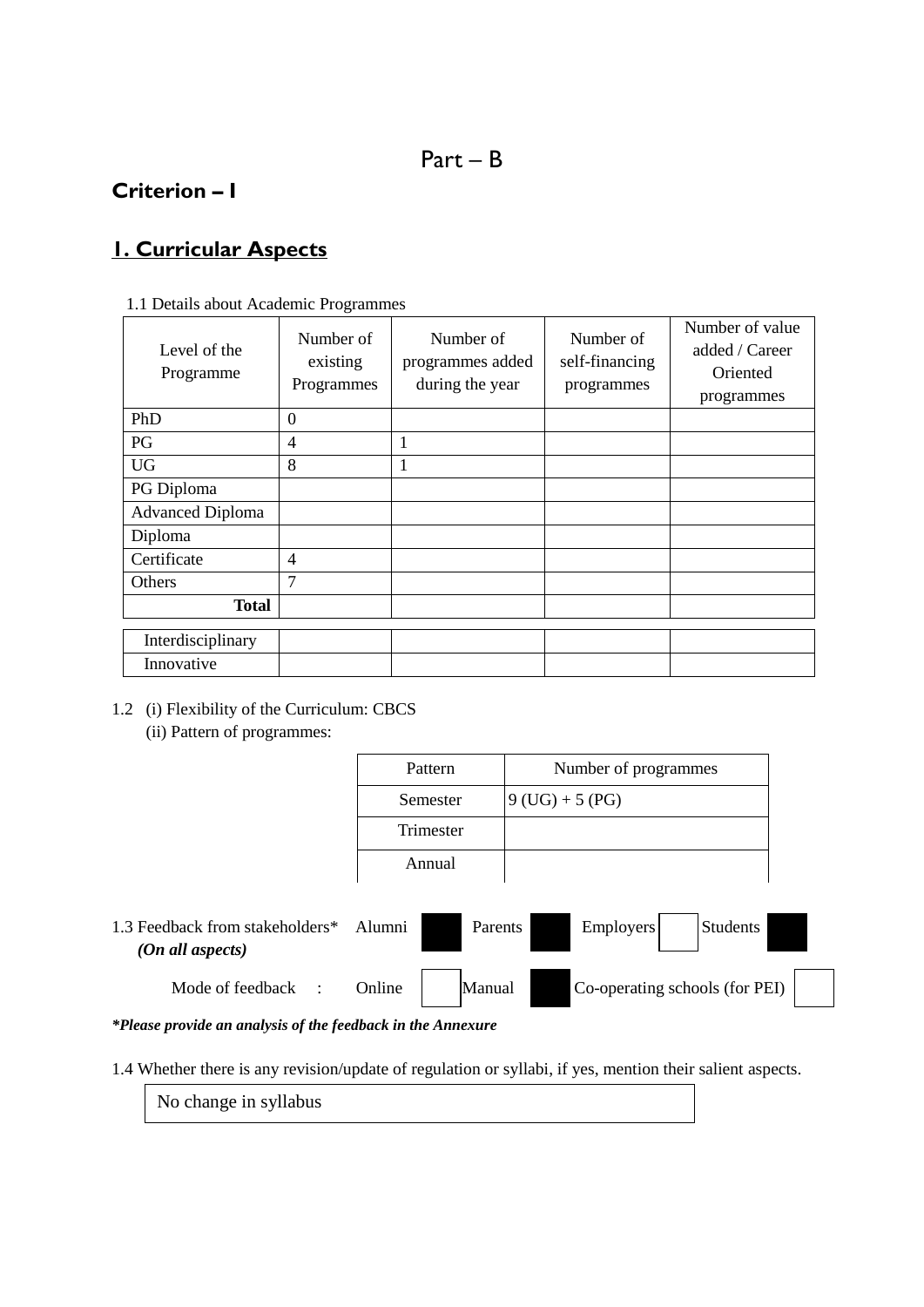### 1.5 Any new Department/Centre introduced during the year. If yes, give details.

Commerce

# **Criterion – II**

# **2. Teaching, Learning and Evaluation**

| 2.1 Total No. of  | Total |    | Asst. Professors   Associate Professors   Professors | <b>Others</b> |
|-------------------|-------|----|------------------------------------------------------|---------------|
| permanent faculty |       | 36 | 1 Q                                                  |               |

22

2.2 No. of permanent faculty with Ph.D.

2.3 No. of Faculty Positions Recruited (R) and Vacant (V) during the year

| Asst.      | Associate  | Professors | Others | Total |  |
|------------|------------|------------|--------|-------|--|
| Professors | Professors |            |        |       |  |
|            |            |            |        |       |  |
|            |            |            |        |       |  |
|            |            |            |        |       |  |

2.4 No. of Guest and Visiting faculty and Temporary faculty 4 FIP-2

2.5 Faculty participation in conferences and symposia:

| No. of Faculty          | International level | National level | State level |
|-------------------------|---------------------|----------------|-------------|
| Attended                |                     | 29             |             |
| Presented papers        |                     |                |             |
| <b>Resource Persons</b> |                     |                |             |

2.6 Innovative processes adopted by the institution in Teaching and Learning:

Lecture method is predominantly used but innovative techniques are incorporated in the teaching-learning process. Power point presentations, internet assisted classes, group discussions and experimental methods are used in the teaching learning process. Students are motivated to present papers and seminars on certain topics. PG students present seminars and papers with ICT methods. The college has an Audio-Visual lab (Smart classroom) and language laboratory. Field visits, study tours and group discussions are organized by various departments. Students are given encouragement to prepare still and working models for demonstration purposes. Students have the option sending their assignments by e-mail. An amelioration centre was setup by the Department of Economics to help teachers to incorporate the latest technology in their teaching methods.

194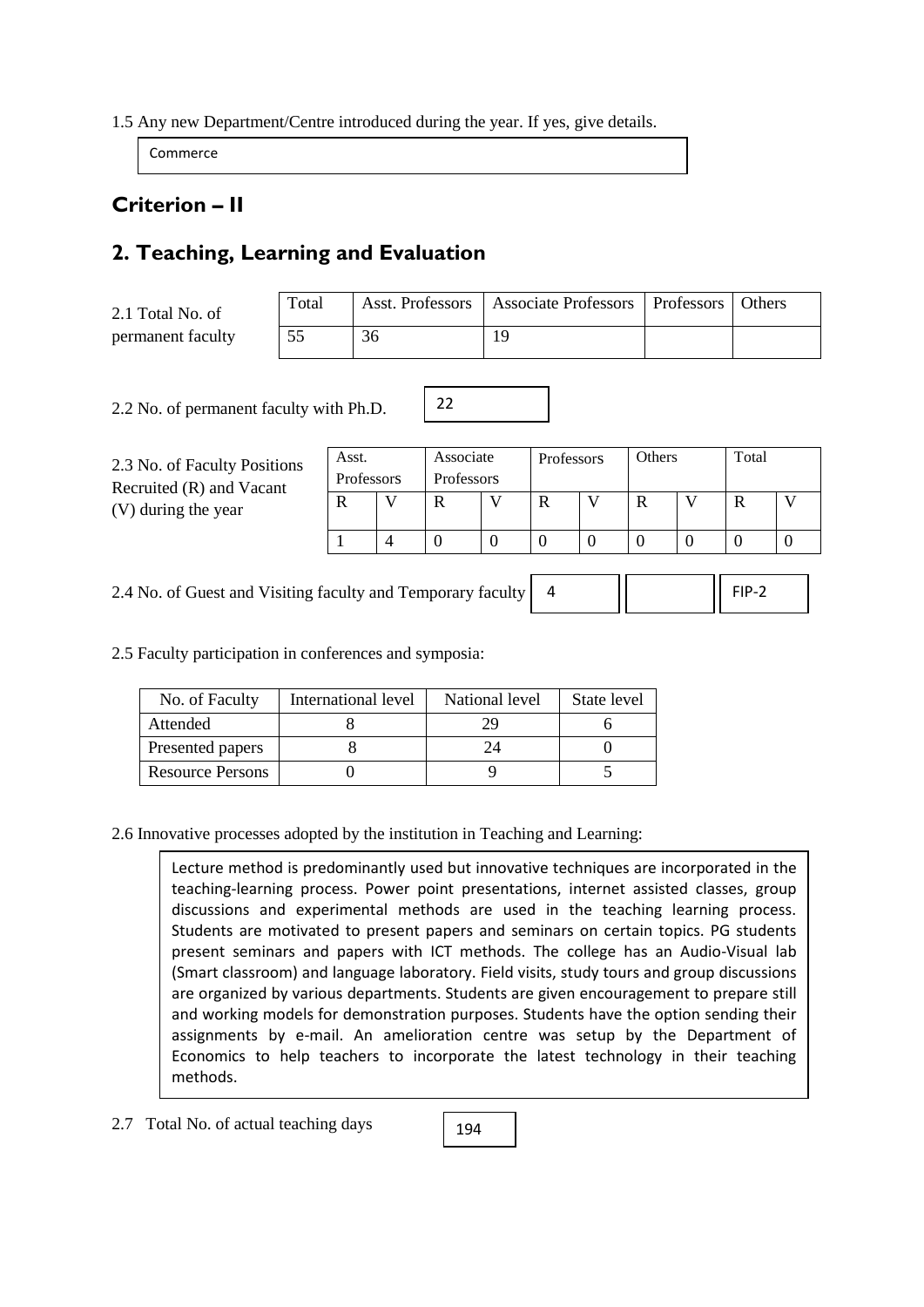during this academic year

- 2.8 Examination/ Evaluation Reforms initiated by the Institution (for example: Open Book Examination, Bar Coding, Double Valuation, Photocopy, Online Multiple Choice Questions)
- 2.9 No. of faculty members involved in curriculum restructuring/revision/syllabus development as member of Board of Study/Faculty/Curriculum Development workshop 3 1
- 2.10 Average percentage of attendance of students:

# 2.11 Course/Programme wise

distribution of pass percentage :

| Title of the<br>Programme | Total no of students<br>Total no. of<br>gained more than<br>students<br>60 % marks<br>appeared |                      | <b>Total Pass</b> |
|---------------------------|------------------------------------------------------------------------------------------------|----------------------|-------------------|
|                           |                                                                                                | <b>UNDERGRADUATE</b> |                   |
| <b>B.A</b> English        | 34                                                                                             | 23                   | 31                |
| <b>B.A Economics</b>      | 44                                                                                             | 4                    | 28                |
| <b>B.A History</b>        | 37                                                                                             | 18                   | 22                |
| B.Sc. Botany              | 19                                                                                             | 7                    | 10                |
| <b>B.Sc. Zoology</b>      | 24                                                                                             | 10                   | 13                |
| <b>B.Sc. Physics</b>      | 27                                                                                             | 14                   | 16                |
| <b>B.Sc. Chemistry</b>    | 21                                                                                             | 9                    | 9                 |
| <b>B.Sc. Maths</b>        | 24                                                                                             | 7                    | 11                |
|                           |                                                                                                | <b>POSTGRADUATE</b>  |                   |
| M.Sc. Physics             | 13                                                                                             | 12                   | 13                |
| M.Sc. Chemistry           | 12                                                                                             | 7                    | 12                |
| M.Sc. Zoology             |                                                                                                |                      |                   |
| M. A. English             | 14                                                                                             | 4                    | 10                |
| M. A. Economics           | 14                                                                                             | $\mathfrak{D}$       | 8                 |

2.12 How does IQAC Contribute/Monitor/Evaluate the Teaching & Learning processes :

Ever year teacher evaluation by students is conducted at the beginning of the academic year by the IQAC subcommittee. The results are analysed and intimated to the faculty concerned by the Principal. The management conducts the result analysis and the departments with comparably low results, if any, are asked to render their explanations and to initiate corrective measures for improvement. Based on the management's analysis of results, the departments conduct an internal analysis of the results and the same are discussed in the department meetings. Periodical assessment of the teaching learning process is done in the meeting of the heads of the departments convened by the principal. PTS

Open Book Exam

83.7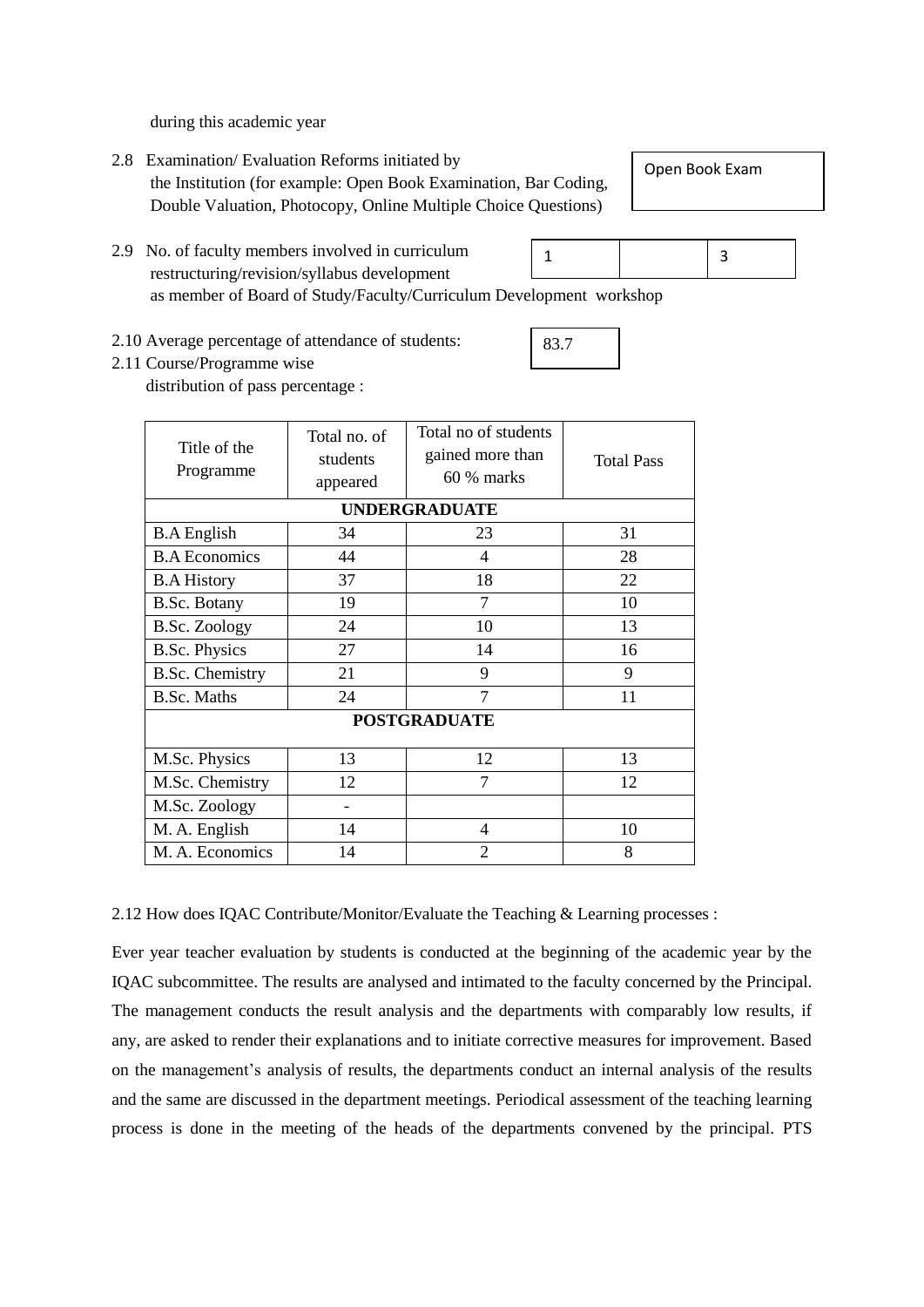meetings are organised on a regular basis to discuss the teaching learning process, and performance of students. The feedback collected from the parents is discussed in the departmental meetings.

Peer teaching is encouraged in classrooms wherein the students are given opportunity to engage classes which will positively benefit their personality. Students facing difficulty in following the academic deliberations in classrooms are identified and given remedial coaching. The students are encouraged to utilise ICT enabled techniques for seminar presentations, preparing assignments, and projects. Faculty members are encouraged to use ICT enabled techniques for learning. Students have access to facilities of the language laboratory for improving their communication skills. The college provides seven add on courses and 4 certificate courses in computer for improving the employability of students.

| <b>Faculty / Staff Development Programmes</b>  | Number of faculty<br>benefitted |
|------------------------------------------------|---------------------------------|
| Refresher courses                              |                                 |
| UGC – Faculty Improvement Programme            | 2                               |
| <b>HRD</b> programmes                          |                                 |
| Orientation programmes                         | $\overline{2}$                  |
| Faculty exchange programme                     | 1                               |
| Staff training conducted by the university     | 4                               |
| Staff training conducted by other institutions |                                 |
| Summer / Winter schools, Workshops, etc.       |                                 |
| Others                                         | $\mathfrak{D}$                  |

2.13 Initiatives undertaken towards faculty development

#### 2.14 Details of Administrative and Technical staff

| Category                    | Number of<br>Permanent<br><b>Employees</b> | Number of<br>Vacant<br>Positions | Number of<br>permanent<br>positions filled<br>during the Year | Number of<br>positions filled<br>temporarily |
|-----------------------------|--------------------------------------------|----------------------------------|---------------------------------------------------------------|----------------------------------------------|
| <b>Administrative Staff</b> | 29                                         |                                  | U                                                             |                                              |
| <b>Technical Staff</b>      |                                            |                                  |                                                               |                                              |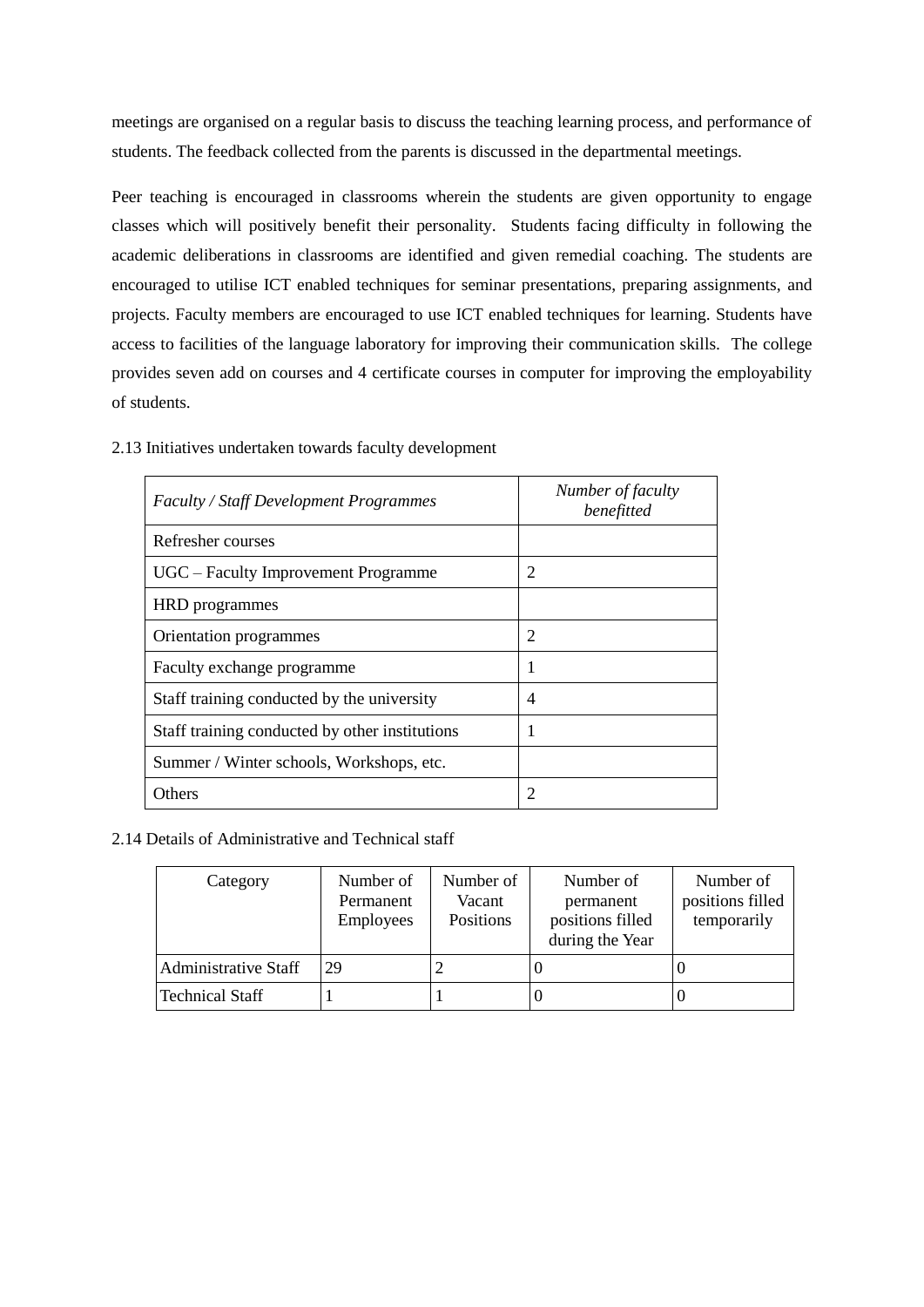# **Criterion – III**

## **3. Research, Consultancy and Extension**

3.1 Initiatives of the IQAC in Sensitizing/Promoting Research Climate in the institution

- Promoting faculty to pursue more minor major projects
- Incentives for research articles published in journals.
- The Principal investigator has the freedom to utilise the overhead of projects for improving the infrastructure of research labs.
- Promoting faculty to conduct more national seminars
- Student projects for doing research postgraduate projects.
- The research committee in the college monitors and promote the research in the college.

## 3.2 Details regarding major projects

|                     | Completed | Ongoing  | Sanctioned | Submitted |
|---------------------|-----------|----------|------------|-----------|
| Number              |           |          |            |           |
| Outlay in Rs. Lakhs |           | 54,48800 |            | 15700000  |

### 3.3 Details regarding minor projects

|                     | Completed | Ongoing       | Sanctioned | Submitted |
|---------------------|-----------|---------------|------------|-----------|
| Number              |           | $\sim$<br>⊥ J |            | 10        |
| Outlay in Rs. Lakhs | 485000    | 1445000       |            | 2000000   |

#### 3.4 Details on research publications

|                          | International | National | Others |
|--------------------------|---------------|----------|--------|
| Peer Review Journals     |               |          |        |
| Non-Peer Review Journals |               |          |        |
| e-Journals               |               |          |        |
| Conference proceedings   |               | 24       |        |

## 3.5 Details on Impact factor of publications:

| Range |  | Average | 959 | h-index |  | Nos. in SCOPUS |  |
|-------|--|---------|-----|---------|--|----------------|--|
|-------|--|---------|-----|---------|--|----------------|--|

3.6 Research funds sanctioned and received from various funding agencies, industry and other organisations

|                       | Duration | Name of the    | Total grant | Received |
|-----------------------|----------|----------------|-------------|----------|
| Nature of the Project | Year     | funding Agency | sanctioned  |          |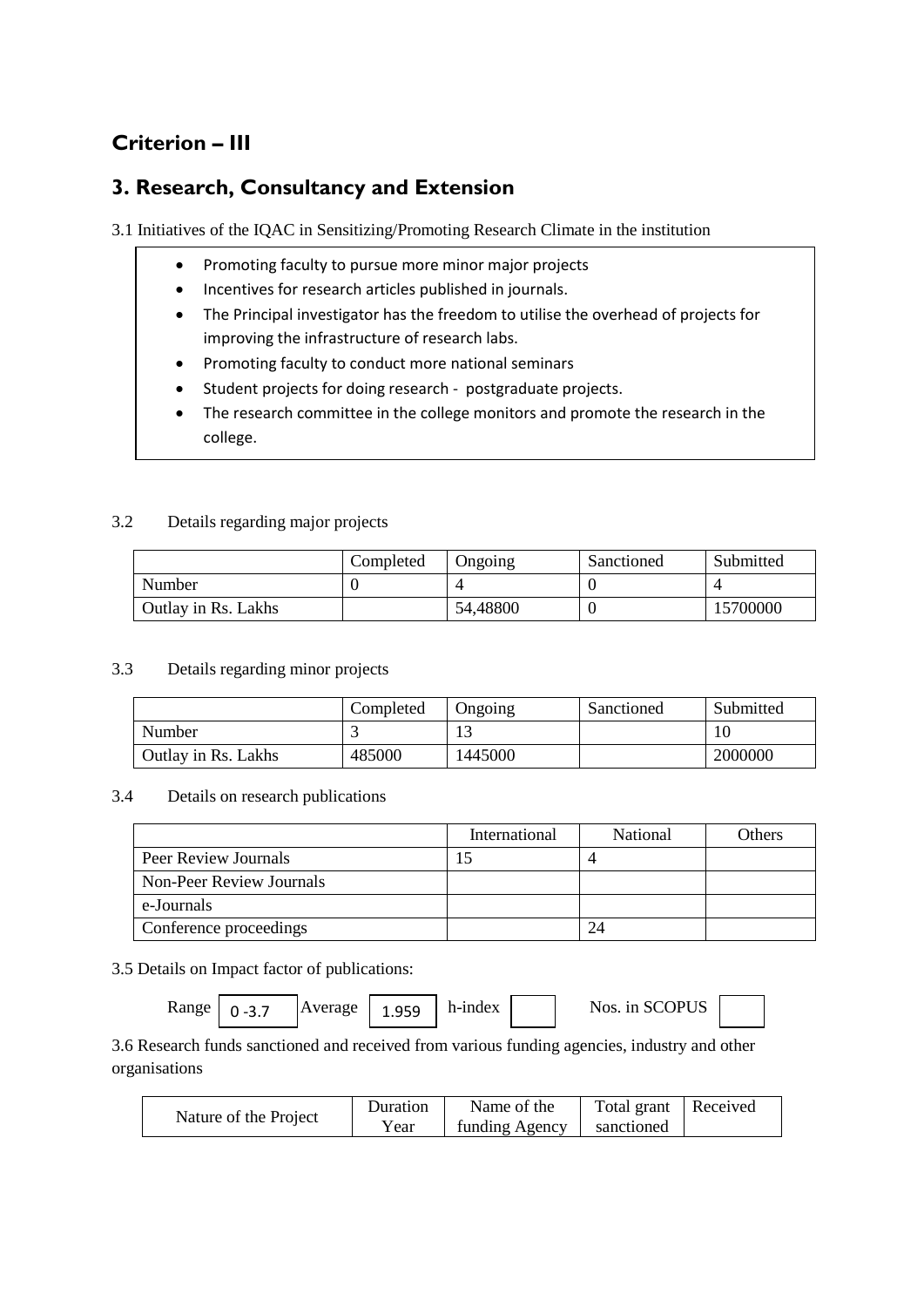| Major projects                                                          | 3 | UGC, DST      | 5448800 | 2870000 |
|-------------------------------------------------------------------------|---|---------------|---------|---------|
| <b>Minor Projects</b>                                                   | 2 | <b>UGC</b>    | 1445000 | 1156000 |
| <b>Interdisciplinary Projects</b>                                       |   |               |         |         |
| Industry sponsored                                                      |   |               |         |         |
| Projects sponsored by the                                               |   |               |         |         |
| University/College                                                      |   |               |         |         |
| Students research projects<br>(other than compulsory by the University) |   | <b>KSCSTE</b> | 51000   | 51000   |
| Any other (Specify)                                                     |   |               |         |         |
| Total                                                                   |   |               |         |         |

| 3.7 No. of books published i) With ISBN No.            |                            | 1                | <b>Chapters in Edited Books</b>               | 0 |
|--------------------------------------------------------|----------------------------|------------------|-----------------------------------------------|---|
| 3.8 No. of University Departments receiving funds from | ii) Without ISBN No.       |                  |                                               |   |
|                                                        | UGC-SAP<br><b>DPE</b>      | CAS              | <b>DST-FIST</b><br><b>DBT</b> Scheme/funds    |   |
| 3.9 For colleges                                       | Autonomy<br><b>INSPIRE</b> | <b>CPE</b><br>CE | <b>DBT</b> Star Scheme<br>Any Other (specify) |   |

3.10 Revenue generated through consultancy

|--|

| $3.11$ No. of    | Level      | International | National      | <b>State</b> | University | College    |
|------------------|------------|---------------|---------------|--------------|------------|------------|
| conferences      | Number     |               |               |              |            |            |
| organized by the | Sponsoring |               | <b>UGC</b>    |              |            |            |
| Institution      | agencies   |               | <b>KSCSTE</b> | Management   |            | Management |
|                  |            |               | <b>DST</b>    |              |            |            |

3.12 No. of faculty served as experts, chairpersons or resource persons 13

3.13 No. of collaborations International  $\begin{array}{|c|c|c|c|} \hline \end{array}$  National  $\begin{array}{|c|c|c|c|c|} \hline \end{array}$  Any other 3.14 No. of linkages created during this year National 1

3.15 Total budget for research for current year in lakhs :

From Funding agency | 40.77 | From Management of University/College | 3.60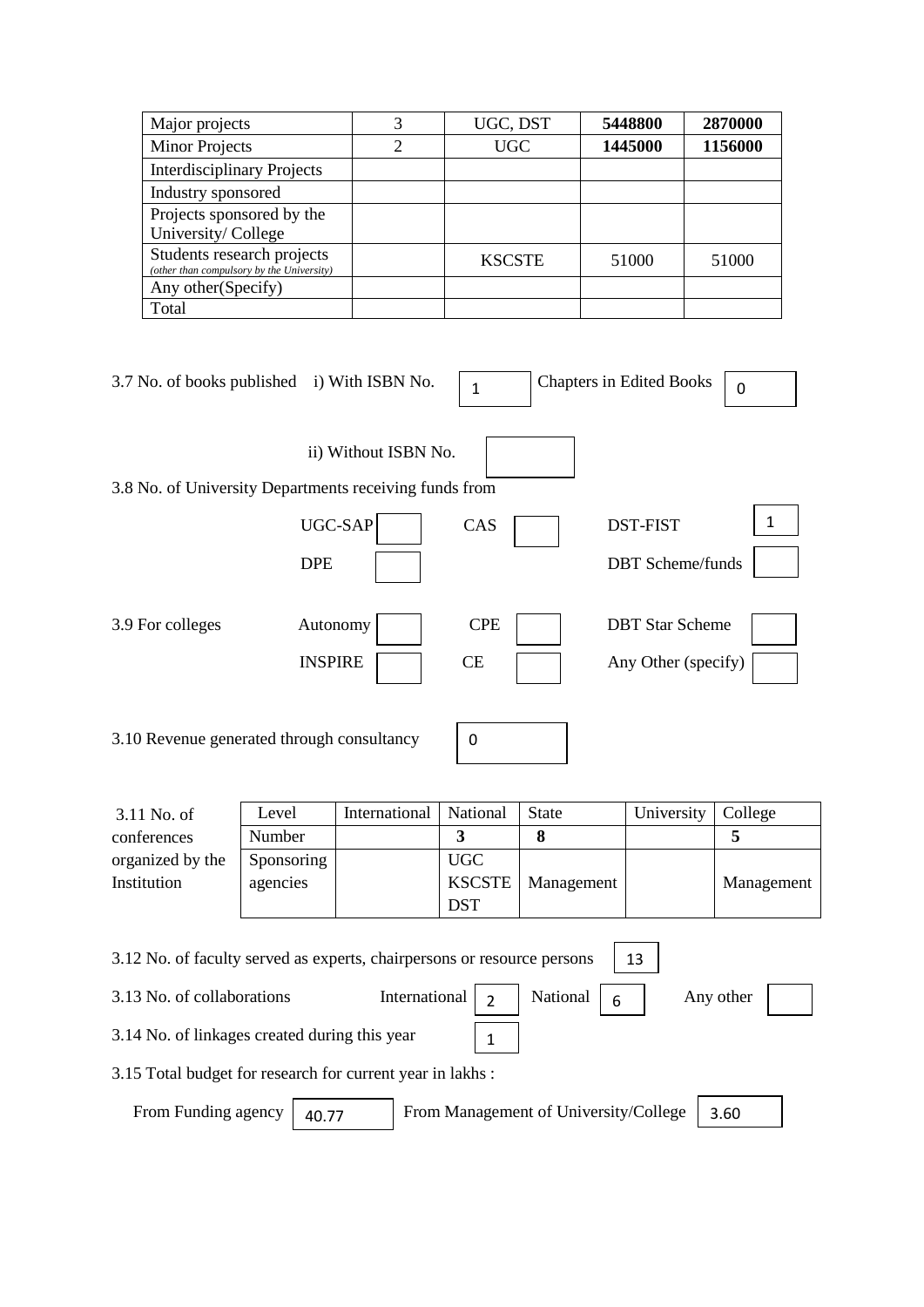3.16 No. of patents received this year

| Type of Patent  |         | Number |
|-----------------|---------|--------|
| <b>National</b> | Applied |        |
|                 | Granted |        |
| International   | Applied |        |
|                 | Granted |        |
| Commercialised  | Applied |        |
|                 | Granted |        |

0

3.17 No. of research awards/ recognitions received by faculty and research fellows Of the institute in the year

| Total   International   National   State   University   Dist   College |  |  |  |
|------------------------------------------------------------------------|--|--|--|
|                                                                        |  |  |  |

| 3.18 No. of faculty from the Institution<br>who are Ph. D. Guides |  |
|-------------------------------------------------------------------|--|
| and students registered under them                                |  |

3.19 No. of Ph.D. awarded by faculty from the Institution

3.20 No. of Research scholars receiving the Fellowships (Newly enrolled + existing ones)

| $\mathbf$<br>к<br>JILL | SRF | Fellows<br>$Pr$ nact<br>- | other<br>Anv |  |
|------------------------|-----|---------------------------|--------------|--|
|------------------------|-----|---------------------------|--------------|--|

3.21 No. of students Participated in NSS events:



3.22 No. of students participated in NCC events:

| University level  <br>State level     |  |
|---------------------------------------|--|
| International level<br>National level |  |
|                                       |  |

3.23 No. of Awards won in NSS:

| University level | State level |
|------------------|-------------|
|------------------|-------------|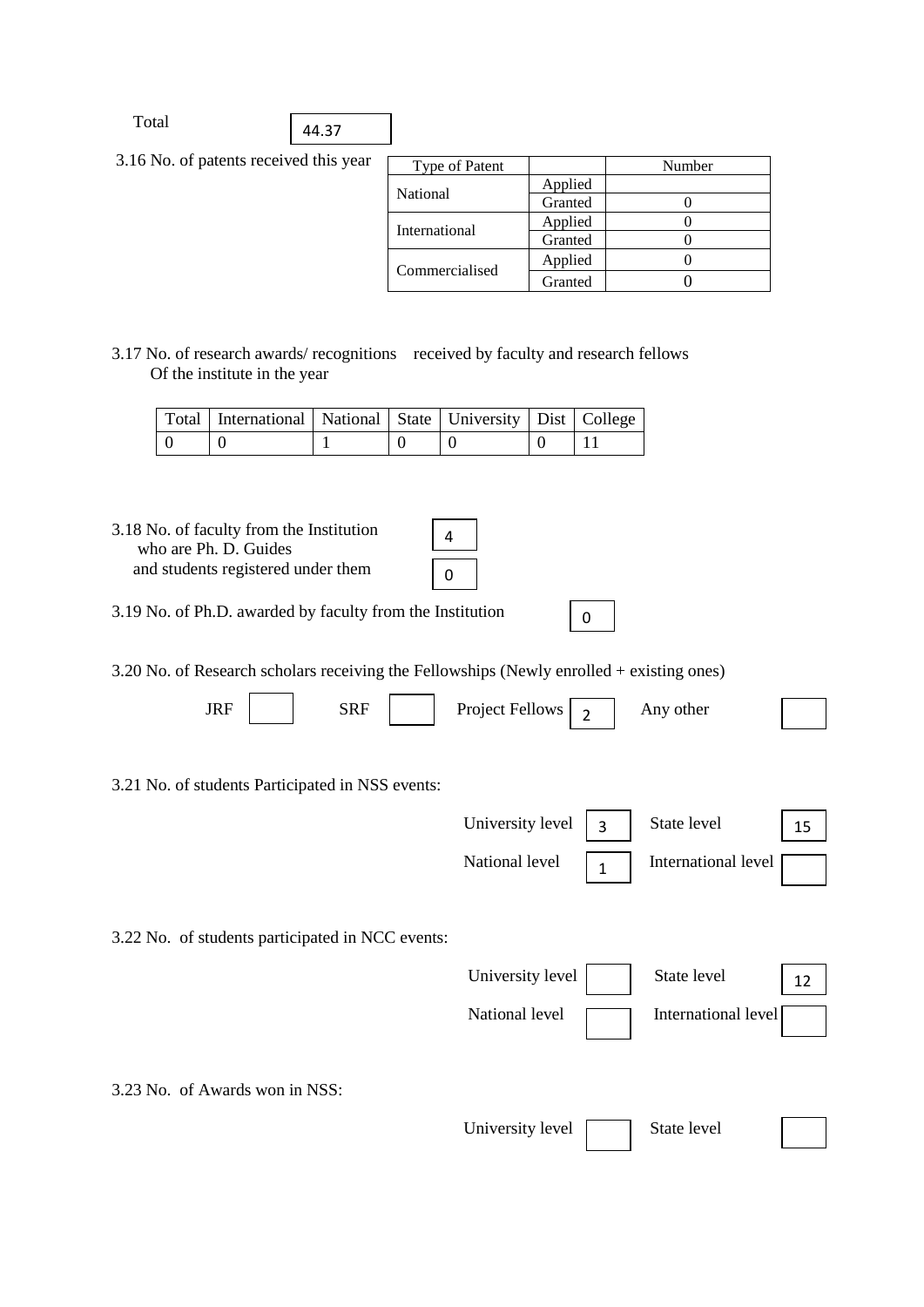|                                            | National level     | International level |
|--------------------------------------------|--------------------|---------------------|
| 3.24 No. of Awards won in NCC:             |                    |                     |
|                                            | University level   | State level         |
|                                            | National level     | International level |
| 3.25 No. of Extension activities organized |                    |                     |
| University forum                           | College forum<br>3 |                     |
| <b>NCC</b>                                 | <b>NSS</b><br>4    | Any other<br>4      |

3.26 Major Activities during the year in the sphere of extension activities and Institutional Social Responsibility

- As part of the Jubilee Celebrations, the college constructed a house for a student under the scheme, 'Home for Homeless'.
- The Department of Economics financially contributed towards the renovation of the house of a student of DC III economics, devastated during monsoon rains.
- Department of English arranged a soft skill development programmes for the hospital employees.
- Food packets were distributed among the patients of Government Hospital, Chengannur.
- NSS carried out several social extension activities like blood donation campaign, paper bag making, eco friendly lotion making etc.
- In collaboration with the forest Department of Kerala tree saplings were distributed to students.
- *Santhistal* in association with the Bio-diversity Board, Govt. of Kerala.
- Several departments visited destitute homes and offered contributions.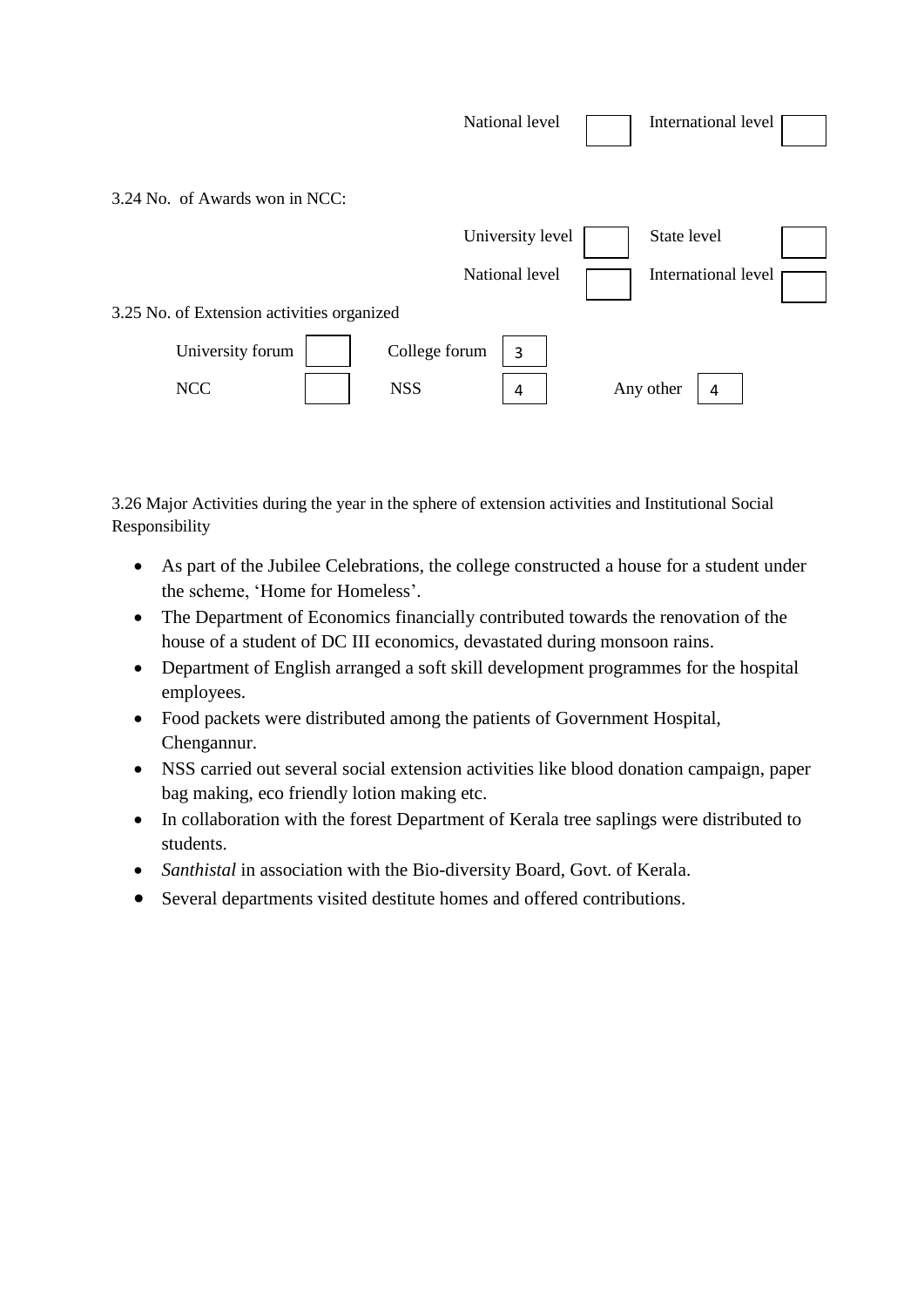# **4. Infrastructure and Learning Resources**

4.1 Details of increase in infrastructure facilities:

| Facilities                                                                           | Existing       | Newly created  | Source of<br>Fund | Total    |
|--------------------------------------------------------------------------------------|----------------|----------------|-------------------|----------|
| Campus area                                                                          | 17 Acre        | $\Omega$       | $\theta$          | $\theta$ |
| Class rooms                                                                          | 35             | 0              | 0                 | 0        |
| Laboratories                                                                         | 12             | 1              | Management        | 145047   |
| <b>Seminar Halls</b>                                                                 | $\mathfrak{D}$ |                |                   |          |
| No. of important equipments purchased<br>$(\geq 1$ -0 lakh) during the current year. |                | $\overline{2}$ |                   | 500000   |
| Value of the equipment purchased<br>during the year (Rs. in Lakhs)                   |                |                |                   |          |
| Others                                                                               |                |                |                   |          |

4.2 Computerization of administration and library

- The attendance, Internal marks, Assignment, Grades, are all uploaded to the University through internet.
- Scholarships from various agencies are applied online and disbursed online
- Salary claiming and dispersal process is completely online
- The library is fully automated
- The automation of the administrative wing is initiated and in progress.

|  | 4.3 Library services: |
|--|-----------------------|
|  |                       |

|                   | Existing | Newly | Total |
|-------------------|----------|-------|-------|
|                   |          | added |       |
|                   | No.      | No.   | No.   |
| <b>Text Books</b> | 28510    | 596   | 29106 |
| Reference Books   | 1697     | 48    | 1745  |
| e-Books           | 97000    | ∩     | 97000 |
| Journals          | 6        | 12    | 18    |
| e-Journals        | 6000     |       | 6000  |
| Digital Database  |          |       |       |
| CD & Video        | 103      | 28    | 131   |
| Others (specify)  |          |       |       |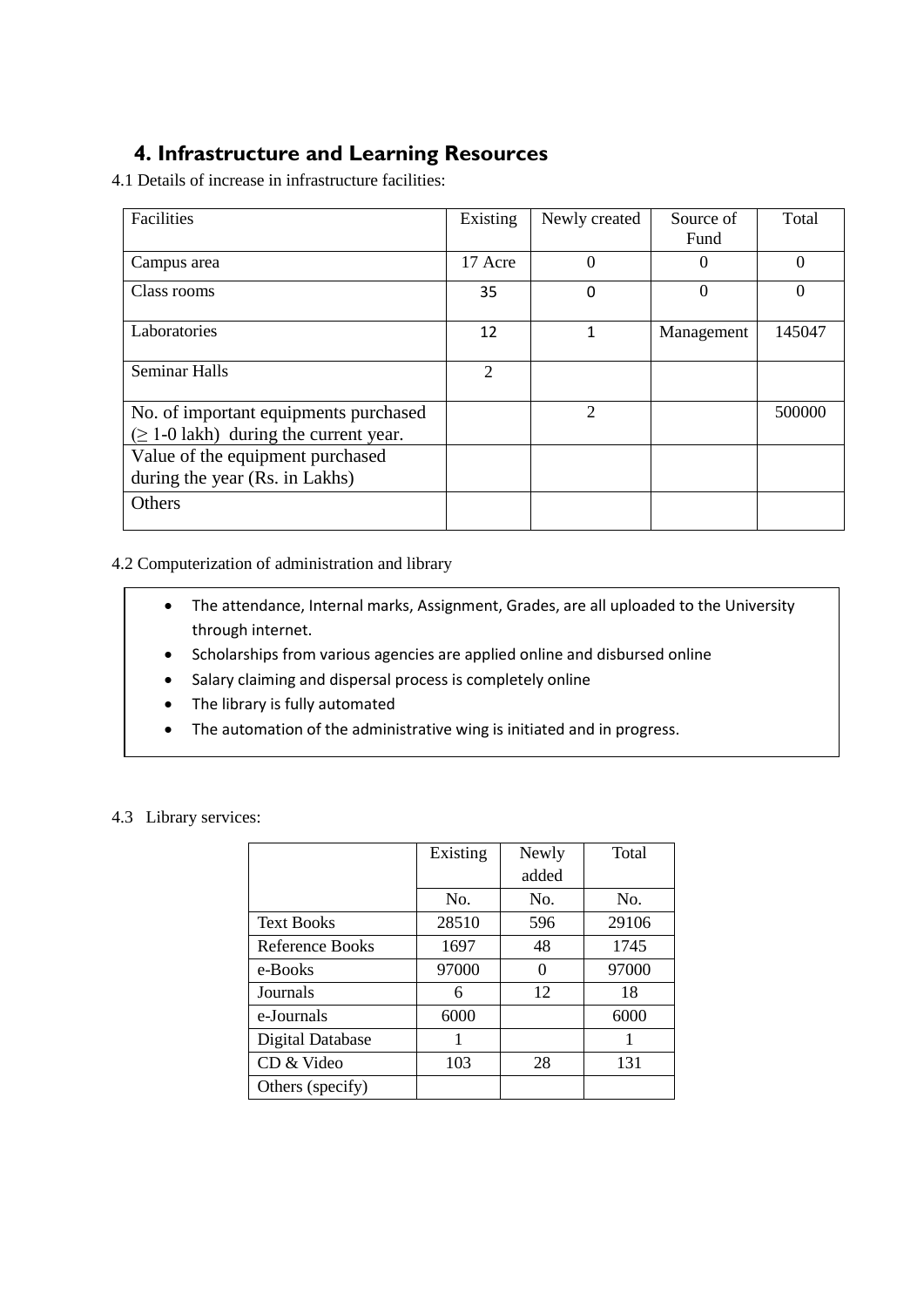## 4.4 Technology up gradation (overall)

|          | Total<br>Computers | Computer<br>Labs | Internet               | <b>Browsing</b><br>Centres | Computer<br>Centres | Office | Depart-<br>ments | Others |
|----------|--------------------|------------------|------------------------|----------------------------|---------------------|--------|------------------|--------|
| Existing | 55                 |                  | <b>7 (VPN</b><br>line) | 9                          |                     |        | 8                |        |
| Added    | 10                 |                  |                        |                            |                     |        |                  |        |
| Total    | 65                 |                  | <b>7 (VPN</b><br>line) | 9                          |                     |        | 9                |        |

4.5 Computer, Internet access, training to teachers and students and any other programme for technology upgradation (Networking, e-Governance etc.)

> Training to faculty to utilize the facilities of language laboratory.

Non teaching staff was given training in computer

4.6 Amount spent on maintenance in lakhs :

| ICT<br>i)                                | 0.32  |
|------------------------------------------|-------|
| ii) Campus Infrastructure and facilities | 32.08 |
| iii) Equipments                          | 0.5   |
| iv) Others                               | 0.75  |
|                                          |       |
| Total:                                   | 33.65 |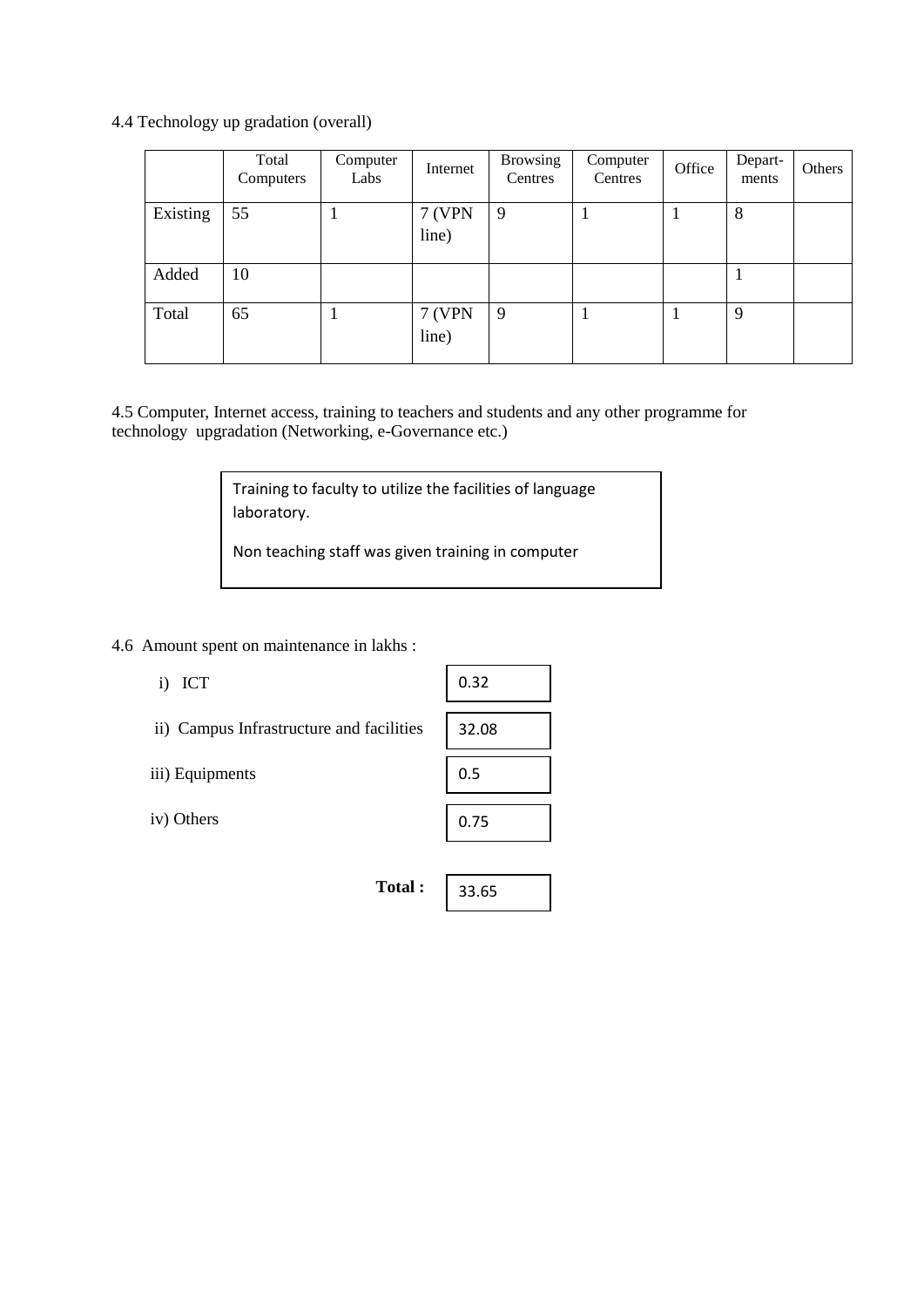# **Criterion – V 5. Student Support and Progression**

5.1 Contribution of IQAC in enhancing awareness about Student Support Services

- Attempts to reduce the dropout rate by arranging remedial/tutorial classes.
- placement promotion programmes by establishing linkage with recruiting agencies and through overseas alumni chapters
- Financial assistance to economically weaker students in the form of endowments and scholarships.
- Free noon meal programme to all deserving students.
- Availability of the service of professional external counsellor to the students.
- Immediate redressal of individual and common grievances of students and involvement of the Alumni in the promotion of student welfare and provision of study materials to needy students.

5.2 Efforts made by the institution for tracking the progression

- Result Analysis
- Internal marks
- Cumulative progress report to assess their continuous development in academic as well as co-curricular aspect.

 $UG$  PG Ph. D. Others

#### 5.3 (a) Total Number of students

- (b) No. of students outside the state
- (c) No. of international students



798 119

|                    | No. | $\frac{0}{0}$ |       |
|--------------------|-----|---------------|-------|
| Men   $182$   $20$ |     |               | Women |

| Last Year |           |           |            |                          |       | This Year |     |    |     |                                     |       |
|-----------|-----------|-----------|------------|--------------------------|-------|-----------|-----|----|-----|-------------------------------------|-------|
| General   | <b>SC</b> | <b>ST</b> | <b>OBC</b> | Physically<br>Challenged | Total | General   | SC. | ST |     | <b>OBC</b> Physically<br>Challenged | Total |
| 689       | 147       |           | 83         | 2                        | 923   | 663       | 168 | ⌒  | 108 |                                     | 948   |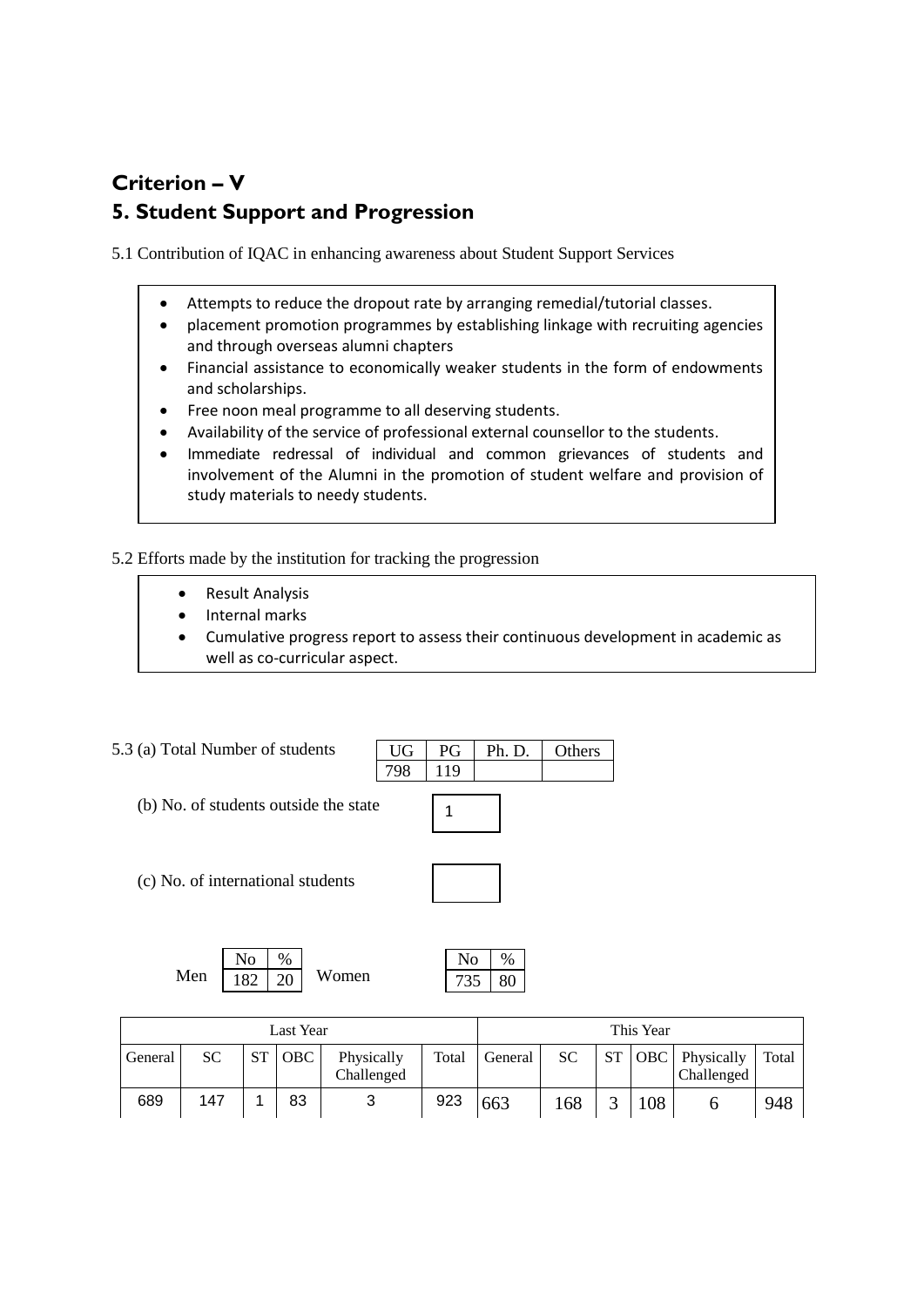Demand ratio 3.4 Dropout % 7.1

5.4 Details of student support mechanism for coaching for competitive examinations (If any)

Special classes are arranged to postgraduate students for NET examination by the departments English, Economics, Physics, and Chemistry.

5.5 No. of students qualified in these examinations



5.6 Details of student counselling and career guidance

A Career Guidance and Placement Cell which has a separate office in the College facilitates placement of outgoing students. Apart from the encouragement given to companies and recruiting agencies willing to conduct campus recruitments, the Cell helps students with placements in overseas vacancies through the Overseas Alumni Chapters. The institution maintains close contact with various alumni chapters. A **job fair** was conducted in the college in association with the **Central Government**. More than 30 companies/firms participated and the job fair was open to the public.

The Counselling Unit is actively functioning in the College under the charge of two professionally trained faculties. In addition, the services of professional external counsellors are utilised as and when required.

No. of students benefitted: **23**

5.7 Details of campus placement

|                                       | <b>Off Campus</b>                  |                                     |                           |
|---------------------------------------|------------------------------------|-------------------------------------|---------------------------|
| Number of<br>Organizations<br>Visited | Number of Students<br>Participated | Number of<br><b>Students Placed</b> | Number of Students Placed |
|                                       |                                    |                                     |                           |

#### 5.8 Details of gender sensitization programmes

- Seminar on gender awareness in association with Kerala police
- Talk on Adult Sex Education, organized by the Women's Study Unit
- Screening of a short film brought out by KSWDC's Gender Awareness Campaign
- Conducted a hygiene awareness campaign by the Women's Study Unit of the college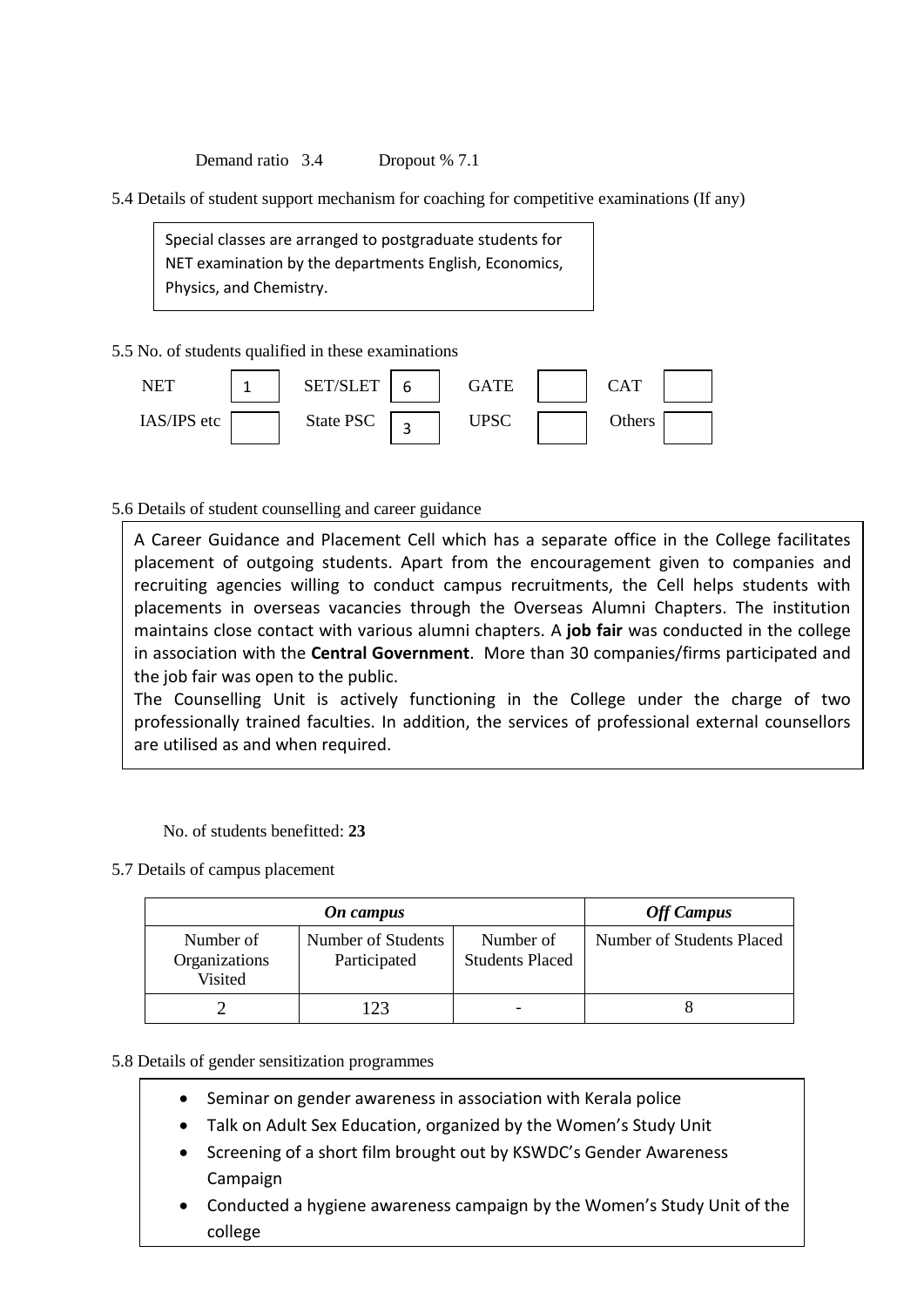#### 5.9 Students Activities

#### 5.9.1 No. of students participated in Sports, Games and other events

| State/ University level                                                          | 58             | National level | International level |  |
|----------------------------------------------------------------------------------|----------------|----------------|---------------------|--|
| No. of students participated in cultural events                                  |                |                |                     |  |
| State/ University level                                                          | 29             | National level | International level |  |
| 5.9.2<br>No. of medals /awards won by students in Sports, Games and other events |                |                |                     |  |
| Sports: State/University level                                                   | $\overline{2}$ | National level | International level |  |
| Cultural: State/ University level                                                | 1              | National level | International level |  |

### 5.10 Scholarships and Financial Support

|                                                                                           | Number of<br>students | Amount   |
|-------------------------------------------------------------------------------------------|-----------------------|----------|
| Financial support from institution                                                        | 26                    | 2,26,250 |
| Financial support from government                                                         | 588                   | 17,15030 |
| Financial support from other sources<br>(Kuwait and UAE Alumni Chapters)                  | 12                    | 24000    |
| received<br><b>Number</b><br>students<br>of<br>who<br>International/National recognitions |                       |          |

#### 5.11 Student organised / initiatives



5.13 Major grievances of students (if any) redressed: 5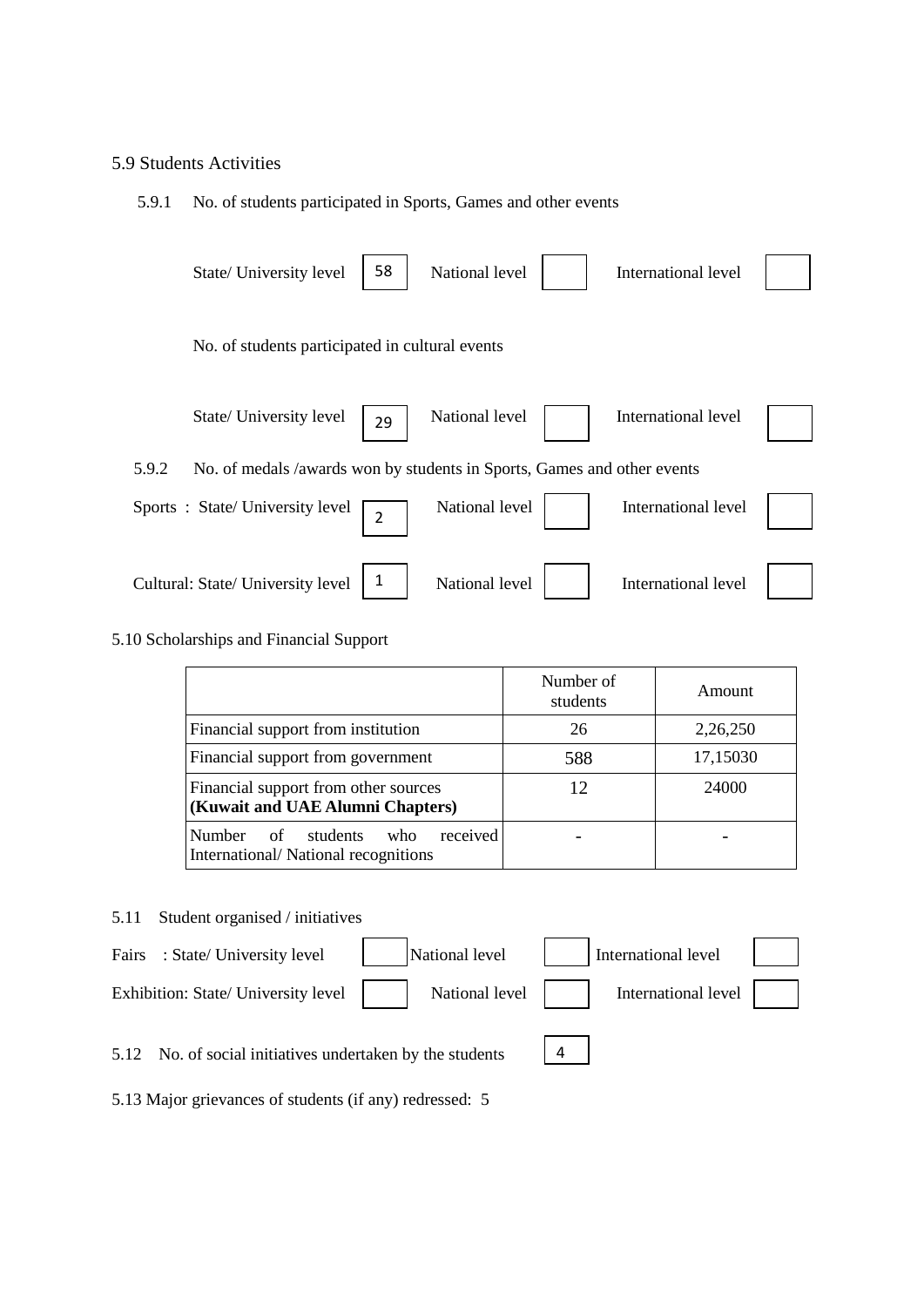# **Criterion – VI**

## **6. Governance, Leadership and Management**

6.1 State the Vision and Mission of the institution

#### **Vision**

Academic excellence, formation of character, social commitment and search for truth. **Mission**

- To provide quality higher education for the overall development of young men and women of Central Travancore,
- to empower students and faculty to face the challenges of life in the modern world,
- to undertake extension programmes with the active involvement of the community and
- to inculcate human values based on Christian principles by upholding human rights and dignity.

The vision and mission of the institution are communicated through the college calendar/handbook, display boards, college magazine, newsletters, websites and brochures to all the stake holders of the college.

### 6.2 Does the Institution has a Management Information System

No

6.3 Quality improvement strategies adopted by the institution for each of the following:

### **6.3.1 Curriculum Development**

The institution has no freedom to alter the existing curriculum. Four of the teaching staff participated in the curriculum revision discussion organised by the University of Kerala. The College has devised special curriculum for the 4 Computer Courses and 7 Add-on Programmes and got it approved by the Academic Council of the College.

### **6.3.2 Teaching and Learning**

Inorder to provide effective teaching experience, each department has been provided with projectors. Students and teachers make use of the facility. Periodical assessment and peer teaching are encouraged. An Amelioration Centre was initiated by the Dept. of Economics where students can work on their individual project free of cost. Feedback regarding the performance of teachers are collected from students and intimated to the teachers concerned confidentially. Intercollegiate seminars were conducted. Dept. of English invited two international resource persons for the seminar. Remedial classes and mentoring sessions were held. Different clubs initiated literary activities.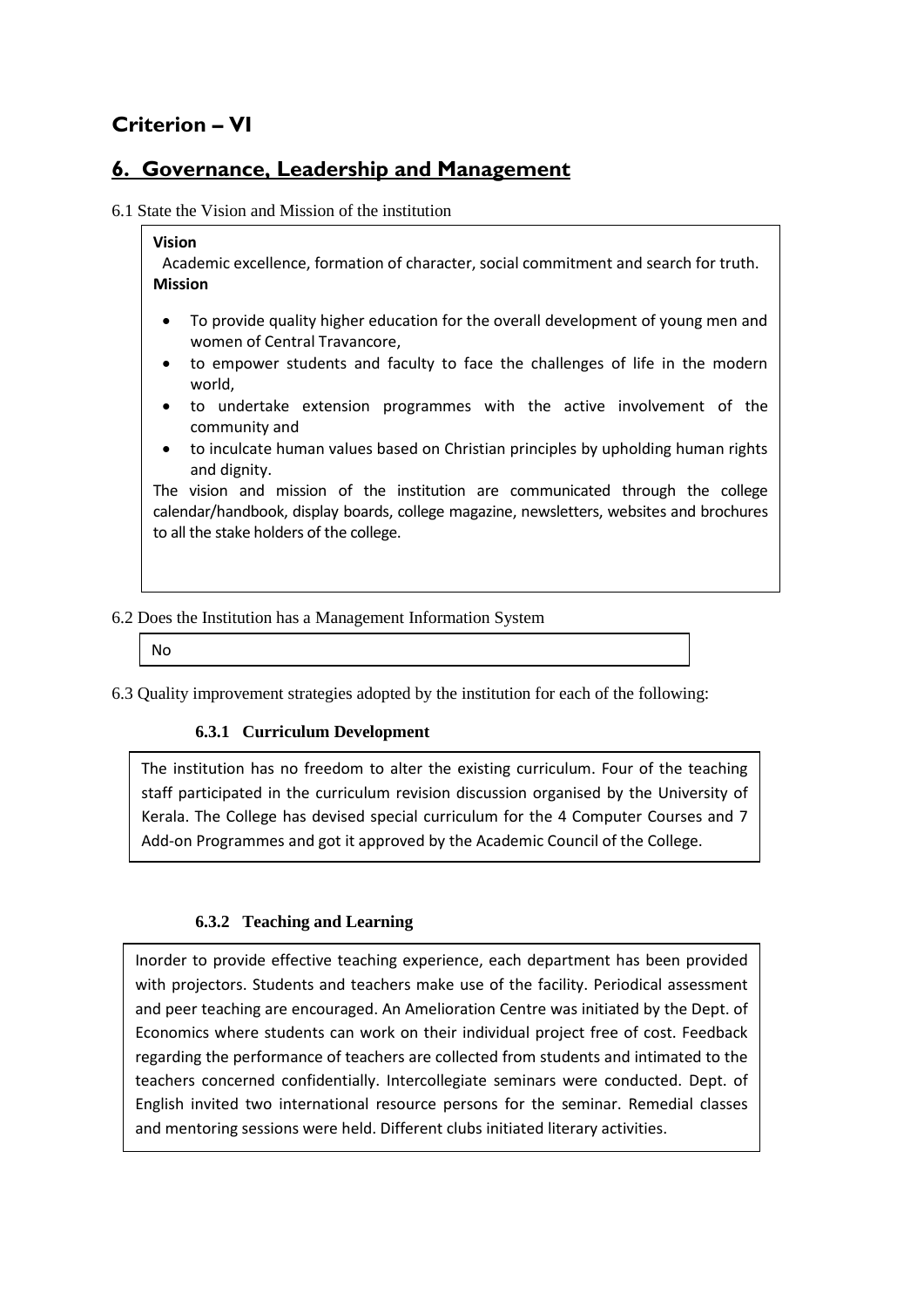## **6.3.3 Examination and Evaluation**

The college lacks freedom to implement reforms in Examinations. Yet, at the college level, the institution periodically conducts internal evaluation and intimates the result to the parents. A separate committee organises and monitors the evaluation process. Analysis of result will be done and the same will be discussed by the staff and the Management.

### **6.3.4 Research and Development**

The college has a committee to monitor the research activities. It encourages the staff to submit minor/major projects. The institution has 4 ongoing Major projects and 13 ongoing Minor Projects. 4 of the teachers are recognised as Research Guides and Dept. of Physics has been upgraded as Research Department. Incentives are given to teachers for their research publications.

## **6.3.5 Library, ICT and physical infrastructure / instrumentation**

- Fully automated library e-journals and INFLIBNET facility
- A common AV Room, Central Computer Lab., Language Laboratory, AC Seminar Hall, Special Science Laboratories
- In the process of converting degree classrooms into smart classrooms

### **6.3.6 Human Resource Management**

- Earn while you Learn programme
- Students were given opportunity to undertake part time jobs in the college
- Tailoring classes to interested students organised by the Women's Study Unit
- Faculty members participating in various social activities.

### **6.3.7 Faculty and Staff recruitment**

Based on the norms of the Government of Kerala and University of Kerala

## **6.3.8 Industry Interaction / Collaboration**

The college has succeeded in establishing research collaborations with a multinational industry namely Tata BP solar India Ltd in the area of c-Si solar cells. Besides, joint research is pursed with IIT Bombay, Maglab, Department of Physics, Cochin University of Science and Technology and other premier institutions.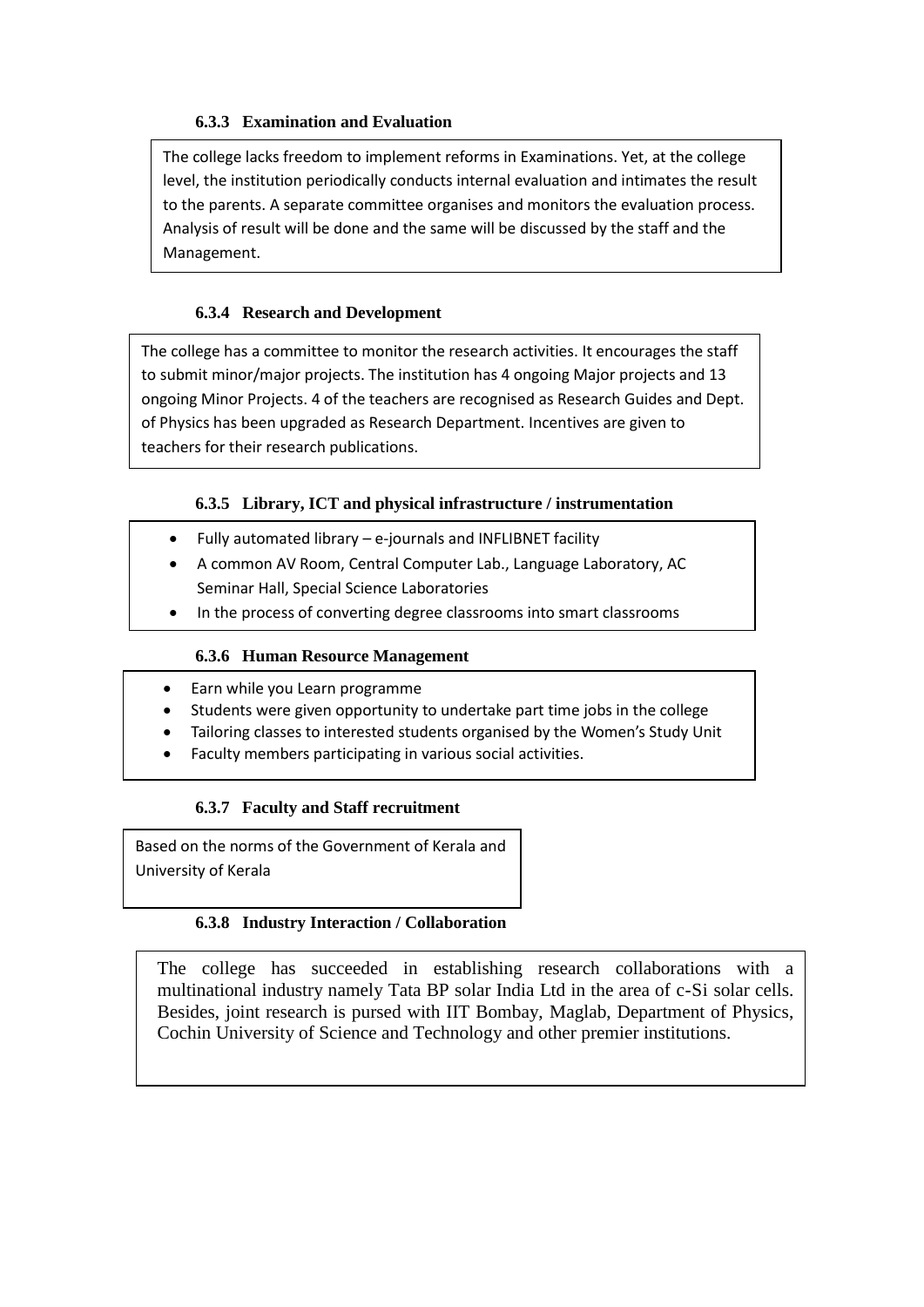#### **6.3.9 Admission of Students**

The institution ensures wide publicity to the admission process through the prospectus and institutional website. The admission details are also put up on the college display board. The University publishes details of admission schedule in its website and in all leading news papers of the State. The PG admission is made online and centralized allotment is made at the university level.

Students are selected for admission purely on the basis of merit in the qualifying examination. The college strictly follows the admission rules prescribed by the University and State Government. As per the existing rules, fifty percent of seats are filled from general merit, twenty percent from SC/ST merit and ten percent from community merit. The remaining twenty percent is earmarked as management quota. Definite criteria are followed for management admissions. Dalits, local candidates, and candidates from socially and economically backward sections are given due consideration. The cut off percentage for PG admission is stipulated as forty five percent for arts subjects and fifty percent for science subjects in the general category. There is no cut off percentage for SC/ST students and two percent relaxation is allowed for SEBC students.

| 6.4 Welfare schemes for                          | Teaching        |     |                |  |
|--------------------------------------------------|-----------------|-----|----------------|--|
|                                                  | Non teaching    |     |                |  |
|                                                  | <b>Students</b> | 3   |                |  |
|                                                  |                 |     |                |  |
|                                                  | Rs. 5464065     |     |                |  |
| 6.5 Total corpus fund generated                  |                 |     |                |  |
|                                                  |                 |     |                |  |
|                                                  |                 |     |                |  |
| 6.6 Whether annual financial audit has been done |                 | Yes | N <sub>o</sub> |  |

6.7 Whether Academic and Administrative Audit (AAA) has been done?

| Audit Type     | External |                            | Internal |                      |  |
|----------------|----------|----------------------------|----------|----------------------|--|
|                | Yes/No   | Agency                     | Yes/No   | Authority            |  |
| Academic       | Yes      | External<br><b>Experts</b> | Yes      | Departments          |  |
| Administrative |          |                            | Internal | Governing<br>Council |  |

6.8 Does the University/ Autonomous College declares results within 30 days?

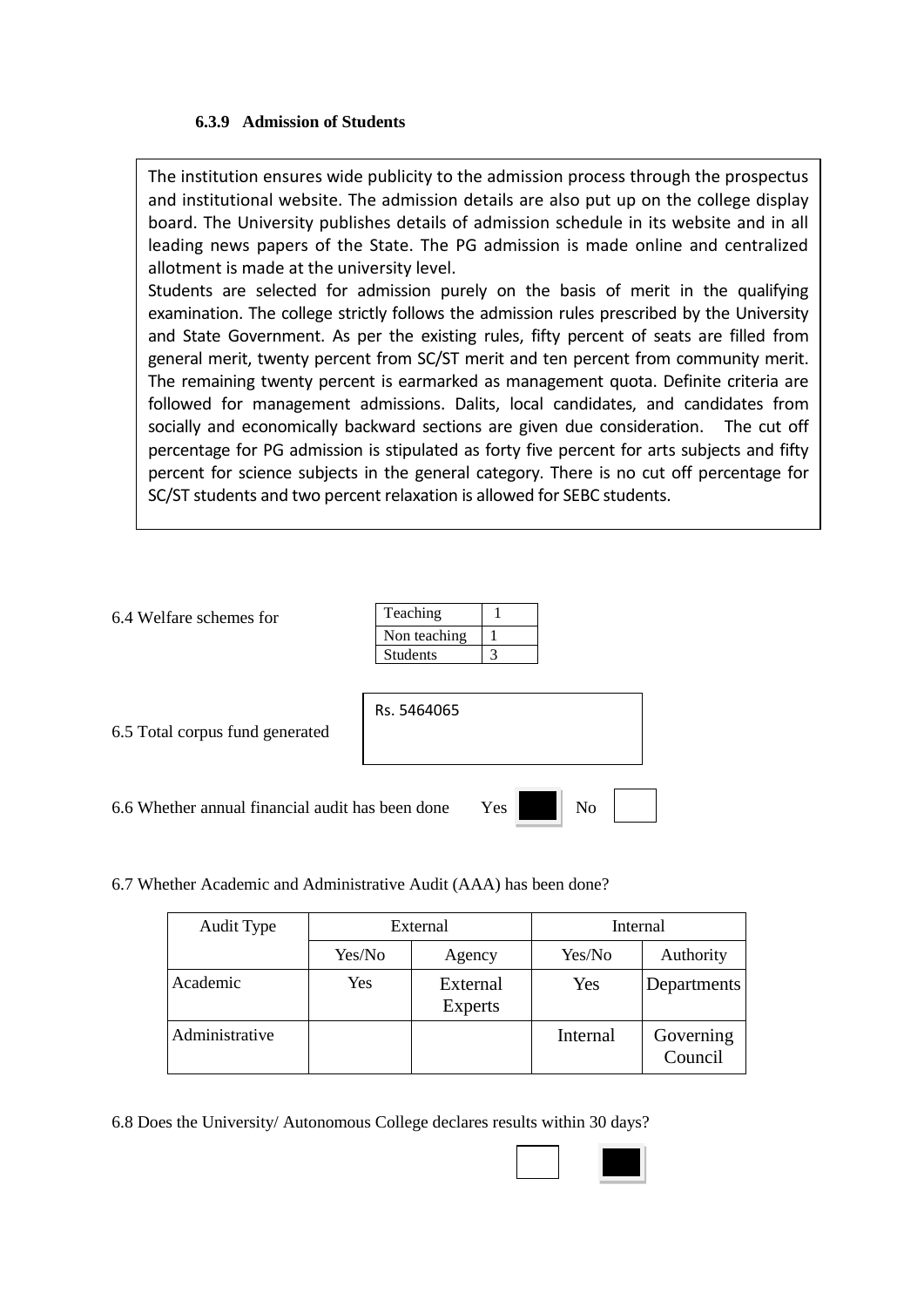For UG Programmes Yes No

| For PG Programmes | Yes | No |
|-------------------|-----|----|
|                   |     |    |

6.9 What efforts are made by the University/ Autonomous College for Examination Reforms?

The examination procedure is fully determined by the University norms and the affiliated college has no flexibility in initiating any examination reforms.

6.10 What efforts are made by the University to promote autonomy in the affiliated/constituent colleges?

NA

## **6.11 Activities and support from the Alumni Association**

- Scholarship for students by the UAE and Kuwait Alumni Chapters
- Competitions for students
- As part of the Jubilee celebrations, organised "Guruvandanam" and Global Alumni Meet
- Initiated certain social activities as part of the Jubilee celebrations
- Annual Alumni Meet
- Support for infrastructure development

#### **6.12 Activities and support from the Parent – Teacher Association**

- Actively participate in the functioning of the college
- Contributed to the "Home to the Homeless Project"
- Support for infrastructure development.

#### **6.13 Development programmes for support staff**

• Welfare programme for students

 Soft skill development and computer skill enhancement programmes for support staff.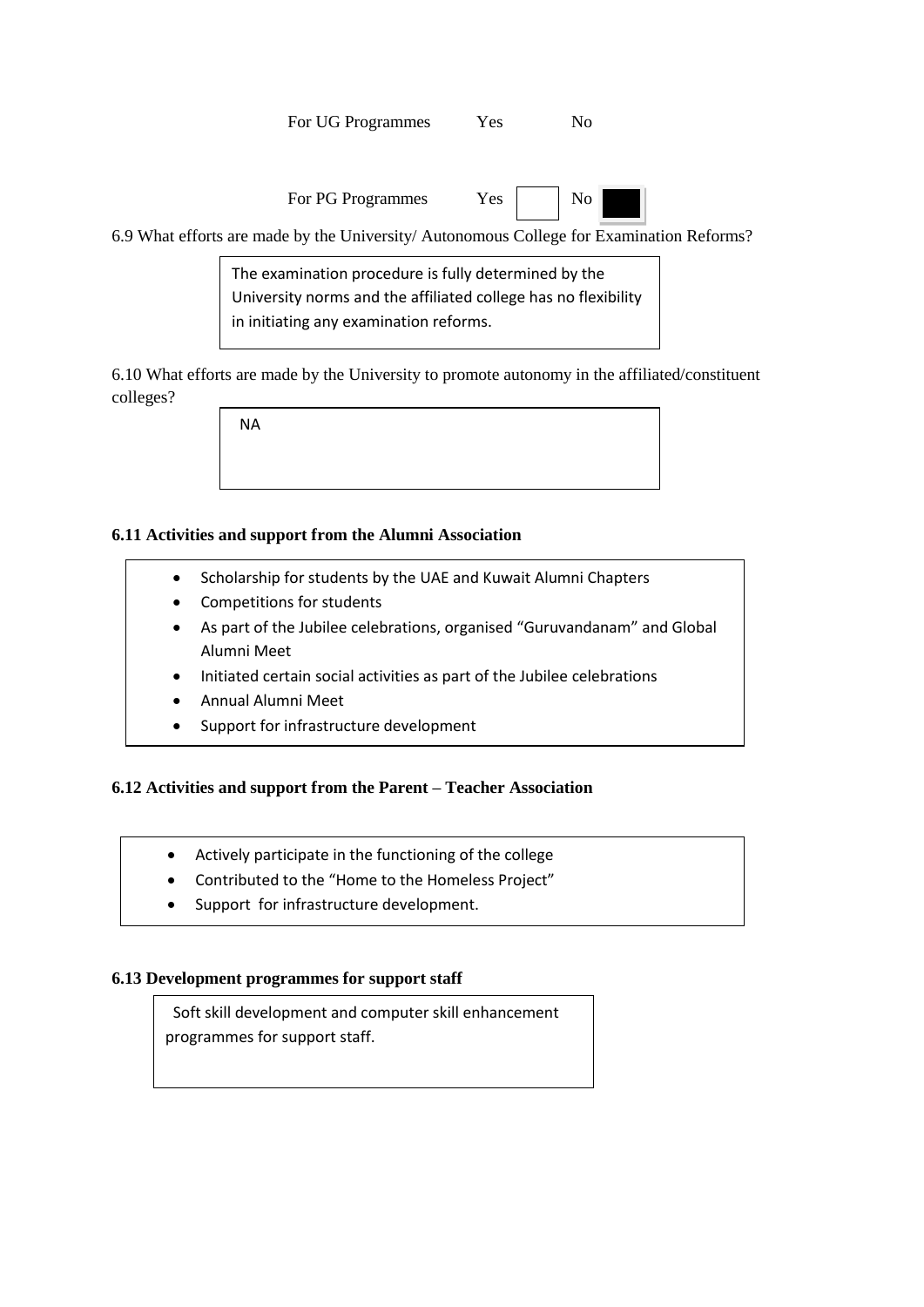### **6.14 Initiatives taken by the institution to make the campus eco-friendly**

- NSS, Nature Club and Bhoomithra Sena Club take the initiative to make the campus eco-friendly
- A large variety of plants, Medicinal Garden and Butterfly Garden
- In association with the **Biodiversity Board, Govt. of Kerala**, the college has taken the initiative to convert 15 cents of land into a grove - *Santhistal*
- The Bhoomitra Sena Club of the college stood first among the colleges in Kerala

# **Criterion – VII**

## **7. Innovations and Best Practices**

**7.1 Innovations introduced during this academic year which have created a positive impact on the functioning of the institution. Give details.**

- Campus converted to WiFi
- Literary club took initiative to increase newspaper reading habit among students; news papers are available in all departments.
- Quality corner A space for all faculty members to meet and interact

## **7.2 Provide the Action Taken Report (ATR) based on the plan of action decided upon at the beginning of the year**

• Conversion of final year degree classrooms to Smart Classrooms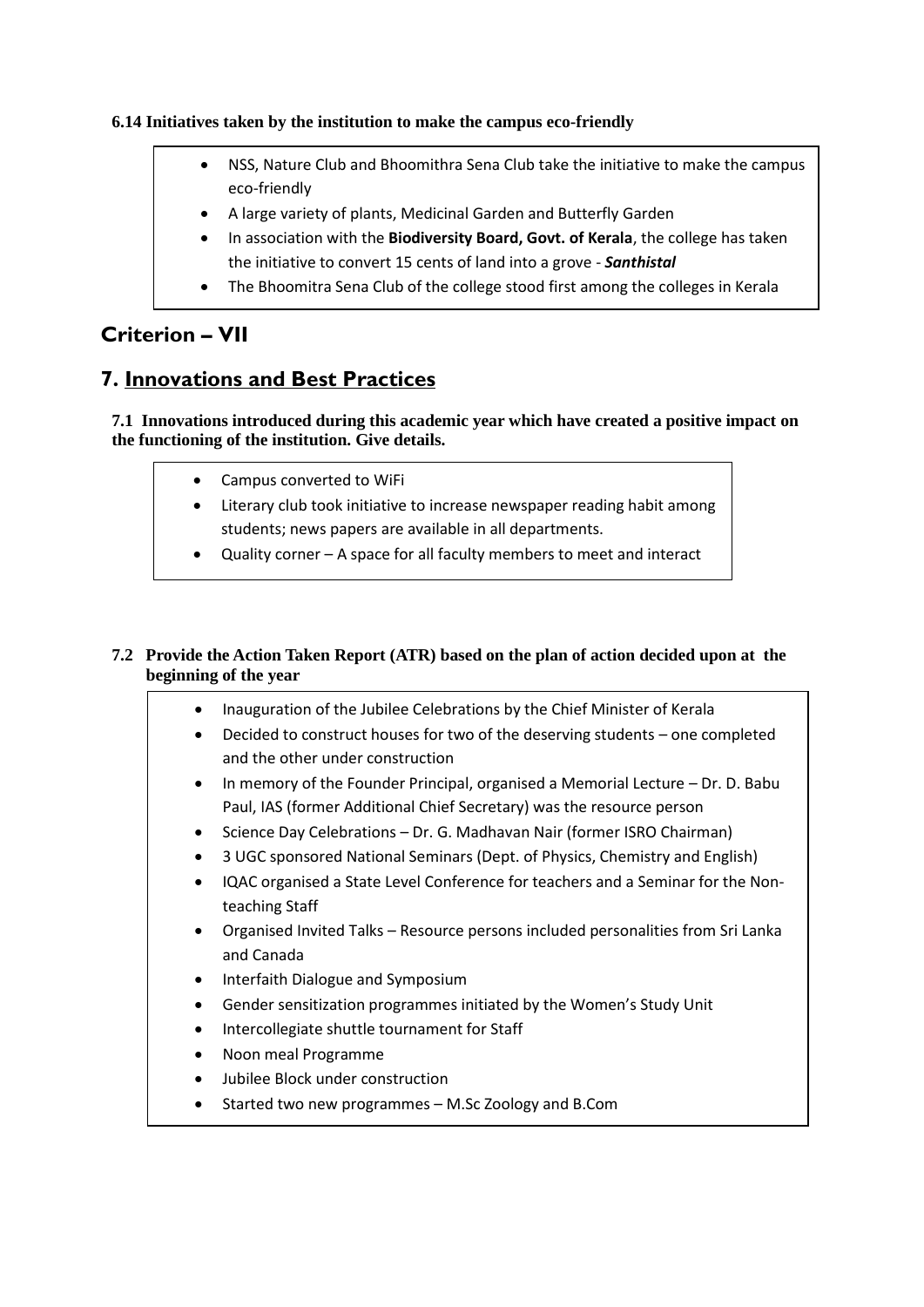#### **7.3 Give two Best Practices of the institution** *(please see the format in the NAAC Self-study Manuals)*

- Noon-meal scheme for students
- Incentives to faculty for publishing research articles and undertaking Major Projects

#### *\*Provide the details in annexure (annexure need to be numbered as i, ii,iii)*

#### 7.4 Contribution to environmental awareness / protection

- The College Campus declared as **Plastic Waste Free Campus**
- Every year new saplings are planted
- Arranged talks and poster exhibitions to promote environmental awareness
- Many faculty members are actively involved in the campaign of reviving a river (*Varattar*) which is facing a gradual death.

7.5 Whether environmental audit was conducted? Yes No



7.6 Any other relevant information the institution wishes to add. (For example SWOT Analysis)

#### **Strength**

- Good ambience with and eco friendly campus
- Well maintained infrastructure facilities
- Good discipline and conducive academic atmosphere
- Healthy relationship among all the stakeholders
- Committed management and faculty

#### **Weakness**

- Relatively poor results at the UG level.
- Potential of faculty members in research activities not fully realised
- Science labs yet to get uninterrupted power supply
- More teaching and nonteaching staff requires training in ICT

#### **Opportunity**

- Possibility to obtain more funds from the UGC and other funding agencies
- Possibility to start an interdisciplinary research journal
- Scope for improving sports and cultural activities
- Opportunity for raising funds from the alumni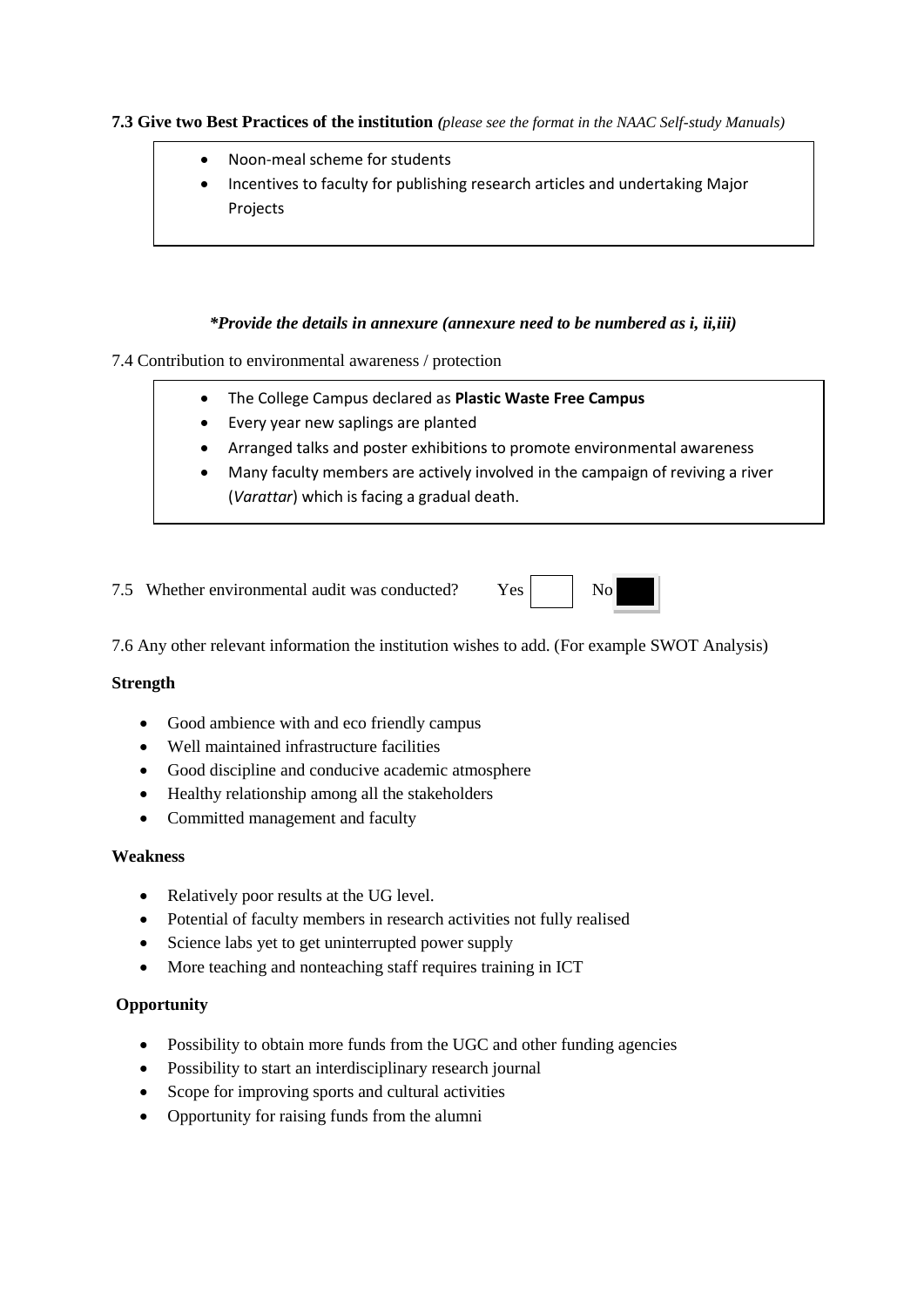### **Threats**

- Starting more PG courses and add-on programmes
- Improving overall research output
- Strengthening remedial/tutorial classes
- Establishing academic collaborations with institutions/industries

## 8. **Plans of institution for next year**

- Two International Conferences
- 5 National Conferences
- 30 Research Articles
- Starting an interdisciplinary Research Journal
- A Journal for Post Graduate students to publish the important findings of their project work
- Completion of Jubilee Block
- FIST support to College
- Training classes for Non Teaching staff in computer and soft skills
- Green Auditing
- Conference hosted by IQAC on Quality in Higher Education
- Rain water harvesting
- Social Extension activities
- New collaborative research programmes
- United Nations Academic Impact (UNAI) Membership to College

Name JOHN GEORGE ATHYAL Name Dr. Achamma Olea Thanne Signature of the Coordinator, IQAC of the Chairperson, IQAC Signature o **KFR** CHRISTIAN COLLEGE